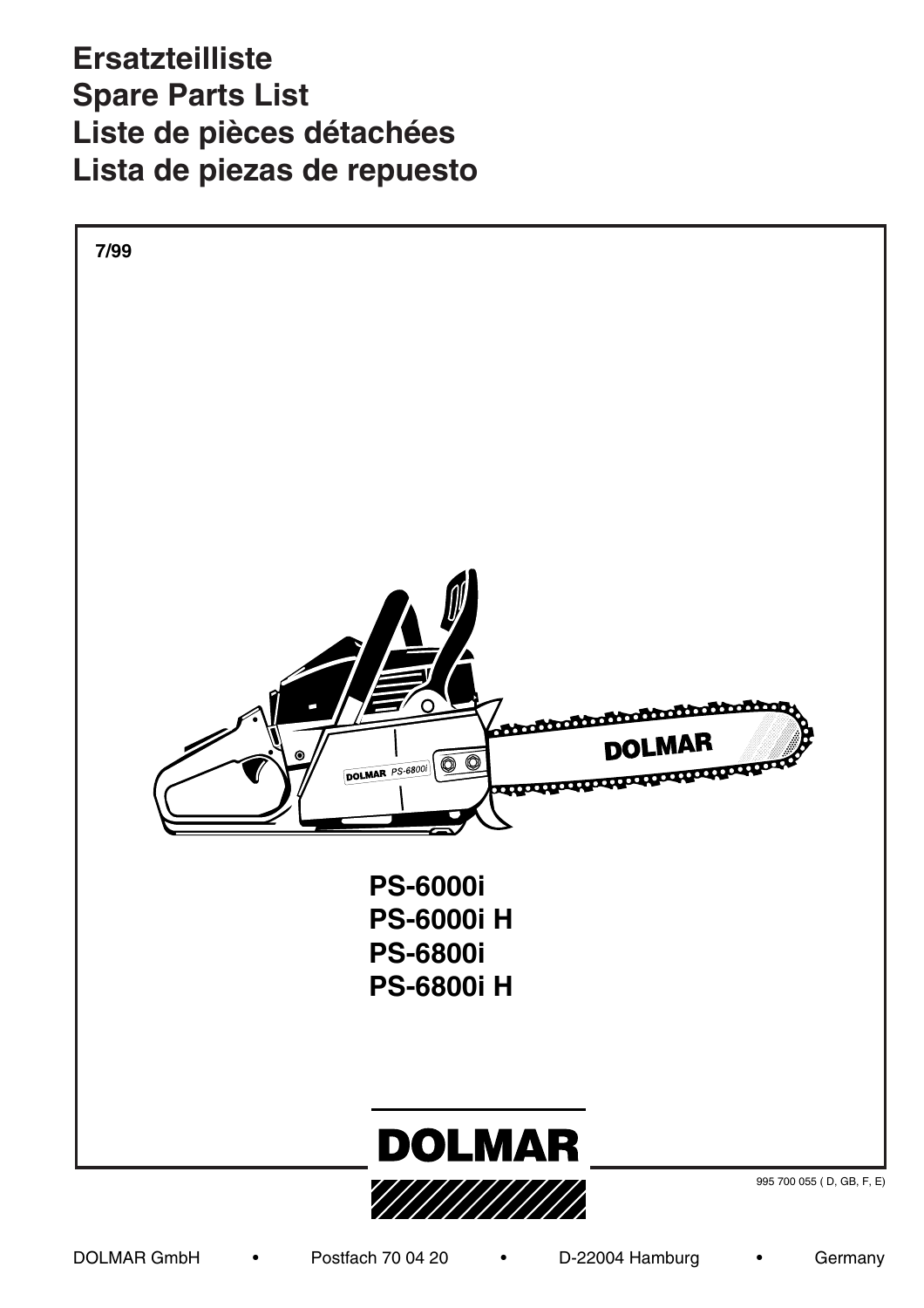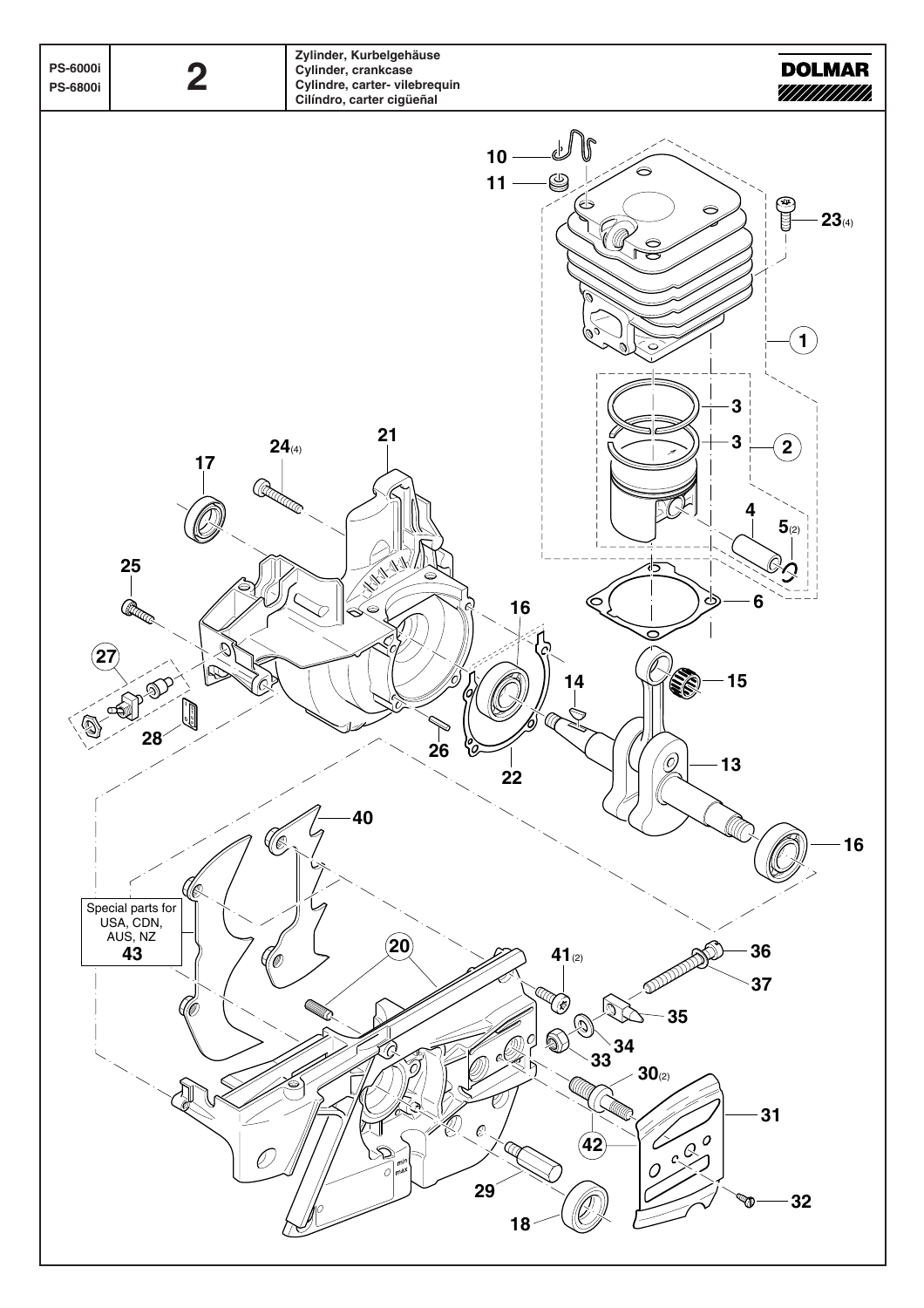|                                  | PS-6000i                       | PS-6800i                   |                                                      |                                                                 | Zylinder, Kurbelgehäuse<br>Cylinder, crankcase<br>Cylindre, carter-vilebrequin<br>Cilíndro, carter cigüeñal |                                          |                                                 | <b>DOLMAR</b><br>/////////////                         |
|----------------------------------|--------------------------------|----------------------------|------------------------------------------------------|-----------------------------------------------------------------|-------------------------------------------------------------------------------------------------------------|------------------------------------------|-------------------------------------------------|--------------------------------------------------------|
| Pos.                             | Anz.<br>Qty.<br>Qté.<br>Cdad.  |                            | Teil-Nr.<br>Part No.<br>No. de pièce<br>No. de pieza | <b>Hinweise</b><br><b>Notes</b><br>Renseignement<br><b>Nota</b> | <b>Benennung</b>                                                                                            | <b>Description</b>                       | Désignation                                     | Denominación                                           |
| 1                                | $\mathbf{1}$                   |                            | 029 130 001                                          |                                                                 | Zylinder / Kolben kpl. ø 46                                                                                 | Cylinder / piston cpl.                   | Cylindre et piston cpl.                         | Cilíndro con pistón cpl.                               |
| $\mathbf{1}$                     |                                | $\mathbf{1}$               | 030 130 001                                          |                                                                 | Zylinder / Kolben kpl. ø 49                                                                                 | Cylinder / piston cpl.                   | Cylindre et piston cpl.                         | Cilíndro con pistón cpl.                               |
| $\overline{2}$                   | $\mathbf{1}$                   |                            | 029 132 000                                          |                                                                 | Kolben kpl.<br>ø 46                                                                                         | Piston assy.                             | Piston cpl.                                     | Piston cpl.                                            |
| $\overline{2}$                   |                                | 1                          | 030 132 000                                          |                                                                 | Kolben kpl.<br>ø 49                                                                                         | Piston assy.                             | Piston cpl.                                     | Piston cpl.                                            |
| $\overline{3}$                   | $\sqrt{2}$                     |                            | 029 132 020                                          |                                                                 | Kolbenring<br>ø 46                                                                                          | Piston ring                              | Segment de piston                               | Segment de pistón                                      |
| $\overline{3}$                   |                                | 2                          | 121 132 020                                          |                                                                 | Kolbenring<br>ø 49                                                                                          | Piston ring                              | Segment de piston                               | Segment de pistón                                      |
| $\overline{4}$<br>$\overline{5}$ | $\mathbf{1}$                   | 1                          | 119 132 030                                          |                                                                 | Kolbenbolzen                                                                                                | Piston pin                               | Axe de piston<br>Anneau ressort                 | Perno de pistón<br>Anillo elástico                     |
| $\overline{6}$                   | $\overline{c}$<br>$\mathbf{1}$ | $\sqrt{2}$<br>$\mathbf{1}$ | 119 132 060<br>965 517 131                           |                                                                 | Sprengring<br>Dichtung                                                                                      | Spring ring<br>Gasket                    | Joint                                           | Junta                                                  |
| 10                               | $\mathbf{1}$                   | 1                          | 001 142 012                                          |                                                                 | Klammer                                                                                                     | Cramp                                    | Crampon                                         | Crampón                                                |
| 11                               | $\mathbf{1}$                   | 1                          | 965 401 011                                          |                                                                 | Gummitülle                                                                                                  | Rubber bush                              | Passe-fil                                       | Boquilla de caucho                                     |
|                                  |                                |                            |                                                      |                                                                 |                                                                                                             |                                          |                                                 |                                                        |
| 13                               | 1                              | 1                          | 030 120 010                                          |                                                                 | Kurbelwelle kpl.                                                                                            | Crankshaft cpl.                          | Vilebrequin cpl.                                | Cigüñal cpl.                                           |
| 14                               | $\mathbf{1}$                   | $\mathbf{1}$               | 939 620 371                                          |                                                                 | Scheibenfeder                                                                                               | Key                                      | Clavette                                        | Chaveta                                                |
| 15                               | $\mathbf{1}$                   | $\mathbf{1}$               | 962 210 015                                          |                                                                 | Nadelkäfig                                                                                                  | Needle cage                              | Cage à aiguilles                                | Jaula de agujas                                        |
| $\overline{16}$                  | $\sqrt{2}$                     | $\overline{c}$             | 960 102 159                                          |                                                                 | Kugellager                                                                                                  | <b>Ball bearing</b>                      | Roulement à billes                              | Rodamiento                                             |
| 17                               | $\mathbf{1}$                   | 1                          | 962 900 052                                          |                                                                 | Radialdichtring<br>15/24/7                                                                                  | Radial ring                              | Joint radial                                    | Anillo radial                                          |
| 18                               | $\mathbf{1}$                   | 1                          | 962 900 053                                          |                                                                 | Radialdichtring<br>15/30/7                                                                                  | Radial ring                              | Joint radial                                    | Anillo radial                                          |
| 20                               | $\overline{1}$<br>٠            | 1<br>$\bullet$             | 030 111 210                                          | 41809<br>43106                                                  | Kurbelgehäuse KS                                                                                            | Crankcase cl.side                        | Carter-coté embr.                               | Cárter cig., lado embr.                                |
| 21                               | $\mathbf{1}$                   | 1                          | 030 111 060                                          |                                                                 | Kurbelgehäuse MS                                                                                            | Crankcase mag. side                      | Carter-coté magn.                               | Cárter cig,. lado magn.                                |
| $\overline{22}$                  | $\overline{1}$                 | $\mathbf{1}$               | 965 517 141                                          |                                                                 | Dichtung                                                                                                    | Gasket                                   | Joint                                           | Junta                                                  |
| $\overline{23}$                  | 4                              | $\overline{4}$             | 908 006 205                                          |                                                                 | Schraube<br><b>C</b> M6x20                                                                                  | Screw                                    | Vis                                             | Tornillo                                               |
| $\overline{24}$                  | $\overline{4}$                 | 4                          | 908 005 305                                          |                                                                 | Schraube<br><b>C</b> M5x30                                                                                  | Screw                                    | Vis<br>Vis                                      | Tornillo                                               |
| $\overline{25}$<br>26            | $\mathbf{1}$<br>$\mathbf{1}$   | 1<br>1                     | 908 405 145<br>936 430 160                           |                                                                 | <b>O</b> M5x14<br>Schraube<br>Spiralspannstift                                                              | Screw<br>Spiral clamping pin             | Goupille                                        | Tornillo<br>Pasador                                    |
|                                  |                                |                            |                                                      |                                                                 |                                                                                                             |                                          |                                                 |                                                        |
| 27                               | $\mathbf{1}$                   | 1                          | 957 605 112                                          |                                                                 | Kurzschlußschalter kpl.                                                                                     | Short-circuit switch cpl.                | Interrupt. court-circuit cpl.                   | Interrupt. corto-circuite                              |
| 28                               | $\mathbf{1}$                   | 1                          | 980 113 841                                          |                                                                 | "I - O"<br>Schild                                                                                           | Label                                    | Plaque                                          | Calcomania                                             |
| 29                               | $\mathbf{1}$                   | 1                          | 166 111 070                                          |                                                                 | Kettenfangbolzen                                                                                            | Chain catch bolt                         | Arrêt-chaîne                                    | Bulón de retención                                     |
| 30                               | 2                              | 2                          | 030 232 010                                          |                                                                 | Befestigungsbolzen                                                                                          | Bolt                                     | Boulon                                          | <b>Bulón</b>                                           |
| $\overline{31}$                  | $\mathbf{1}$                   | $\mathbf{1}$               | 030 111 020                                          | $\Rightarrow$                                                   | Führungsblech                                                                                               | Guide plate                              | Tôle de guidage                                 | Chapa de guía                                          |
| $\overline{31}$                  | $\overline{1}$                 | 1                          | 030 111 021                                          | $\leq$                                                          | Führungsblech                                                                                               | Guide plate                              | Tôle de quidage                                 | Chapa de guía                                          |
| 32                               | $\mathbf{1}$                   | 1                          | 915 135 100                                          |                                                                 | Schraube<br>3,5x9,5                                                                                         | Screw                                    | Vis                                             | Tornillo                                               |
| $\overline{33}$                  | $\mathbf{1}$                   | 1                          | 922 606 000                                          |                                                                 | Mutter<br>M6                                                                                                | Hexagonal nut                            | Ecrou hexagonal                                 | Tuerca hexagonal                                       |
| 34<br>35                         | $\mathbf{1}$<br>$\overline{1}$ | 1<br>1                     | 924 306 400<br>030 111 040                           |                                                                 | Scheibe<br>Mutter mit Zapfen                                                                                | <b>Disc</b><br>Nut with pivot            | <b>Disque</b><br>Ecrou avec pivot               | Arandela<br>Tuerca con espiga                          |
| 36                               | $\mathbf{1}$                   | 1                          | 901 506 654                                          |                                                                 | Schraube<br>M6x65                                                                                           | Screw                                    | Vis                                             | Tornillo                                               |
| 37                               | $\mathbf{1}$                   | 1                          | 926 206 000                                          |                                                                 | Federscheibe                                                                                                | Spring washer                            | Rondelle à ressort                              | Arandela elást.                                        |
|                                  |                                |                            |                                                      |                                                                 |                                                                                                             |                                          |                                                 |                                                        |
| 40                               | $\mathbf{1}$                   | $\mathbf{1}$               | 030 250 070                                          |                                                                 | Zackenleiste                                                                                                | Spike bar                                | Barre dentée                                    | Barra dentada                                          |
| 41                               | $\sqrt{2}$                     | $\overline{c}$             | 908 006 145                                          |                                                                 | Schraube<br>$Q$ M6x14                                                                                       | Screw                                    | Vis                                             | Tornillo                                               |
| 42                               | $\quad =$                      | $\equiv$                   | 010 232 010                                          |                                                                 | Umbausatz<br>für STIHL-Schienen                                                                             | Modification set<br>for STIHL guide bars | Jeu de modification<br>pour des guides de STIHL | Juego de modificación<br>para el uso de guías de STIHL |
| 42                               | $\equiv$                       | $\qquad \qquad =$          | 010 232 020                                          |                                                                 | Umbausatz                                                                                                   | Modification set                         | Jeu de modification                             | Juego de modificación                                  |
|                                  |                                |                            |                                                      |                                                                 | für HUSQVARNA-Schienen                                                                                      | f. HUSQVARNA guide bars                  | p. des guides de HUSQVARNA                      | p. el uso d. guías de HUSQVARNA                        |
|                                  |                                |                            |                                                      |                                                                 |                                                                                                             |                                          |                                                 |                                                        |
|                                  |                                |                            |                                                      |                                                                 |                                                                                                             |                                          |                                                 |                                                        |
|                                  |                                |                            |                                                      |                                                                 |                                                                                                             |                                          |                                                 |                                                        |
|                                  |                                |                            |                                                      |                                                                 | Spezialteile für<br>USA, CDN, AUS, NZ                                                                       | Special parts for<br>USA, CDN, AUS, NZ   | Pièces spéciales pour<br>USA, CDN, AUS, NZ      | Piezas especiales por<br>USA, CDN, AUS, NZ             |
| 43                               | $\overline{1}$                 | 1                          | 030 250 010                                          |                                                                 | Zackenleiste                                                                                                | Spike bar                                | Barre dentée                                    | Barra dentada                                          |
|                                  |                                |                            |                                                      |                                                                 |                                                                                                             |                                          |                                                 |                                                        |
|                                  |                                |                            |                                                      |                                                                 |                                                                                                             |                                          |                                                 |                                                        |
|                                  |                                |                            |                                                      |                                                                 | Spezialteile für<br><b>USA</b>                                                                              | Special parts for<br><b>USA</b>          | Pièces spéciales pour<br><b>USA</b>             | Piezas especiales por<br><b>USA</b>                    |
| 1                                | $\mathbf{1}$                   |                            | 029 130 002                                          | $6/99$ $\blacksquare$                                           | Zylinder / Kolben kpl. ø 46                                                                                 | Cylinder / piston cpl.                   | Cylindre et piston cpl.                         | Cilíndro con pistón cpl.                               |
|                                  |                                |                            |                                                      |                                                                 |                                                                                                             |                                          |                                                 |                                                        |
|                                  |                                |                            |                                                      |                                                                 |                                                                                                             |                                          |                                                 |                                                        |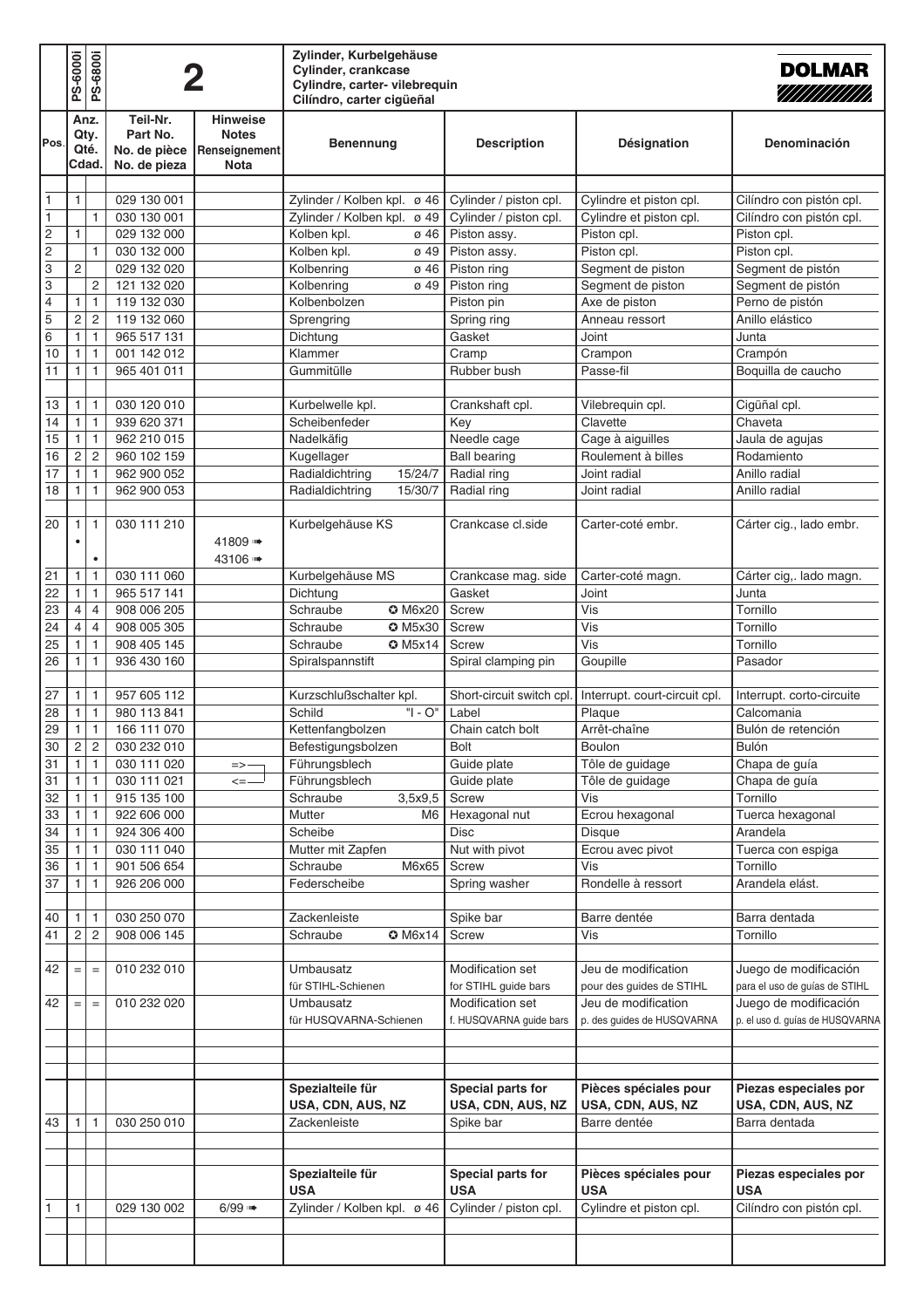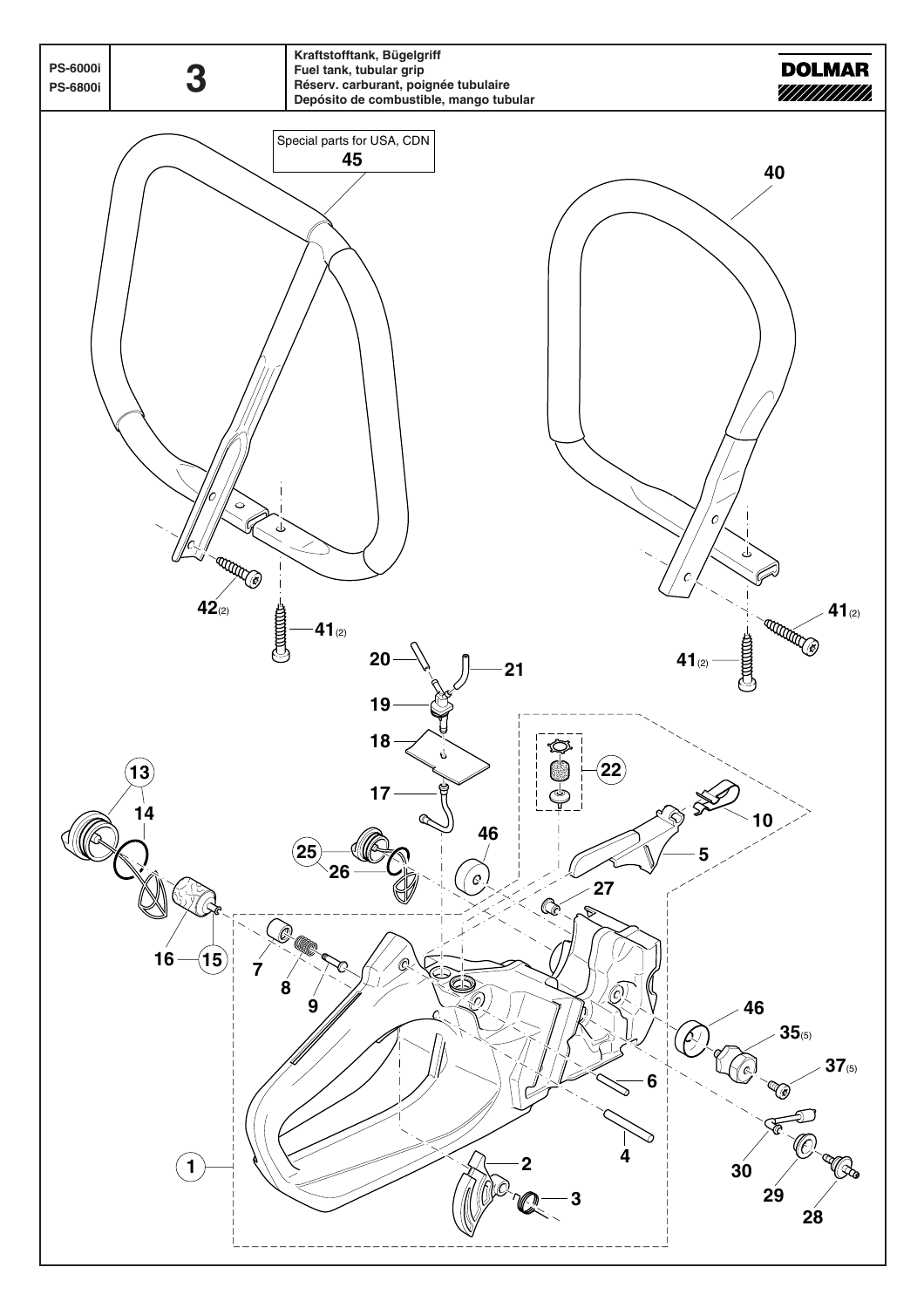|                 | PS-6000i                      | PS-6800i          |                                                      |                                                                 | Kraftstofftank, Bügelgriff<br>Fuel tank, tubular grip<br>Réserv. carburant, poignée tubulaire<br>Depósito de combustible, mango tubular |                             |                                      | <b>DOLMAR</b><br>////////////   |  |
|-----------------|-------------------------------|-------------------|------------------------------------------------------|-----------------------------------------------------------------|-----------------------------------------------------------------------------------------------------------------------------------------|-----------------------------|--------------------------------------|---------------------------------|--|
| Pos.            | Anz.<br>Qty.<br>Qté.<br>Cdad. |                   | Teil-Nr.<br>Part No.<br>No. de pièce<br>No. de pieza | <b>Hinweise</b><br><b>Notes</b><br>Renseignement<br><b>Nota</b> | <b>Benennung</b>                                                                                                                        | <b>Description</b>          | <b>Désignation</b>                   | Denominación                    |  |
| 1               | 1                             | 1                 | 030 114 067                                          |                                                                 | Tank kpl.                                                                                                                               | Tank assy.                  | Réservoir cpl.                       | Depósito cpl.                   |  |
|                 |                               |                   |                                                      |                                                                 |                                                                                                                                         |                             |                                      |                                 |  |
|                 | 1                             | 1                 | 030 117 010                                          |                                                                 | Gashebel                                                                                                                                | <b>Throttle lever</b>       | Levier d'accélération                | Acelerador                      |  |
| $\frac{2}{3}$   | $\mathbf{1}$                  | 1                 | 119 117 041                                          |                                                                 | <b>Drehfeder</b>                                                                                                                        | Spring                      | Ressort                              | Muelle                          |  |
| $\overline{4}$  | $\mathbf{1}$                  | 1                 | 935 950 400                                          |                                                                 | ø 5x40<br>Zylinderstift                                                                                                                 | Cylindrial pin              | Goupille cylindrique                 | Prisionero                      |  |
| $\overline{5}$  | $\mathbf{1}$                  | $\mathbf{1}$      | 119 117 030                                          |                                                                 | Rasthebel                                                                                                                               | Catch lever                 | Levier de verrouillage               | Palanca trincada                |  |
| $\overline{6}$  | $\mathbf{1}$                  | 1                 | 935 940 240                                          |                                                                 | Zylinderstift<br>ø 4x24                                                                                                                 | Cylindrial pin              | Goupille cylindrique                 | Prisionero                      |  |
| $\overline{7}$  | $\mathbf{1}$                  | 1                 | 965 451 750                                          |                                                                 | Knopf                                                                                                                                   | <b>Button</b>               | <b>Bouton</b>                        | Botón                           |  |
| $\overline{8}$  | $\mathbf{1}$                  | 1                 | 965 551 160                                          |                                                                 | Druckfeder                                                                                                                              | Pressure spring             | Ressort de pression                  | Resorte de presión              |  |
| $\overline{9}$  | 1                             | 1                 | 965 551 150                                          |                                                                 | Raststift                                                                                                                               | Stop pin                    | Goupille d'arrêt                     | Perno                           |  |
| 10              | $\mathbf{1}$                  | 1                 | 119 117 052                                          |                                                                 | <b>Blattfeder</b>                                                                                                                       | Spring                      | Ressort                              | Muelle                          |  |
| 13              | $\mathbf{1}$                  | 1                 | 965 451 900                                          | $\Rightarrow$                                                   | Tankverschluß (Kraftstoff)                                                                                                              | Tank plug (fuel)            | Bouchon réserv. (carb.)              | Cierre depósito (combu.)        |  |
| $\overline{13}$ | $\mathbf{1}$                  | $\mathbf{1}$      | 965 451 901                                          | $\leq$                                                          | Tankverschluß (Kraftstoff)                                                                                                              | Tank plug (fuel)            | Bouchon réserv. (carb.)              | Cierre depósito (combu.)        |  |
| 14              | $\mathbf{1}$                  | 1                 | 963 232 045                                          | Corr.                                                           | O-Ring<br>ø 31x4,5                                                                                                                      | Packing ring                | Bague-joint                          | Anillo de guarnición            |  |
| 15<br>16        | $\mathbf{1}$<br>$\mathbf{1}$  | 1<br>$\mathbf{1}$ | 963 601 120<br>963 601 240                           |                                                                 | Saugkopf kpl. (Kraftstoff)<br>Filz                                                                                                      | Suction head (fuel)<br>Felt | Tête de aspiration (carb.)<br>Feutre | Cabeza de aspiración<br>Fieltro |  |
| 17              | $\mathbf{1}$                  | 1                 | 965 402 402                                          |                                                                 | Saugleitung                                                                                                                             | Suction line                | Conduite d' aspiration               | Conducto de aspiración          |  |
| 18              | $\mathbf{1}$                  | 1                 | 965 404 850                                          |                                                                 | Dichtung                                                                                                                                | Gasket                      | Joint                                | Junta                           |  |
| 19              | $\mathbf{1}$                  | $\mathbf{1}$      | 965 451 185                                          |                                                                 | Benzinnippel                                                                                                                            | Nipple                      | Raccord                              | Boquilla                        |  |
| $\overline{20}$ | m* m*                         |                   | 965 452 380                                          |                                                                 | Belüftungsleitung 130 mm                                                                                                                | Ventilations line           | Conduite d' aeration                 | Conducto aspiración             |  |
| $\overline{21}$ |                               | m* m*             | 965 452 470                                          |                                                                 | Kraftstoffschlauch 105 mm                                                                                                               | Fuel line                   | Conduite carb.                       | Conducto combu.                 |  |
| 22              | 1                             | 1                 | 957 114 010                                          |                                                                 | Belüftungsventil kpl.                                                                                                                   | Vent valve cpl.             | Soupape d' aeration cpl.             | Válvula ventilación cpl.        |  |
| 25              | $\mathbf{1}$                  | 1                 | 010 114 031                                          |                                                                 | Öltankverschluß kpl.                                                                                                                    | Oiltank plug cpl.           | Bouchon réservoir oil cpl.           | Cierre depósito aceite cpl.     |  |
| $\overline{26}$ | $\overline{1}$                | 1                 | 963 100 050                                          |                                                                 | Flachdichtung                                                                                                                           | Gasket                      | Joint                                | Junta                           |  |
| $\overline{27}$ | $\mathbf{1}$                  | 1                 | 010 245 010                                          |                                                                 | Belüftungsventil                                                                                                                        | Vent valve                  | Soupape d'aération                   | Válvula ventilación             |  |
| 28              | $\mathbf{1}$                  | 1                 | 965 451 500                                          |                                                                 | Schlauchnippel                                                                                                                          | Hose stem                   | Têton de tuyau                       | Boquilla de tubo                |  |
| $\overline{29}$ | $\mathbf{1}$                  | 1                 | 965 402 910                                          |                                                                 | Gummibuchse                                                                                                                             | Rubber bush                 | Douille caoutchouc                   | Casquillo                       |  |
| 30              | $1 \mid 1$                    |                   | 965 451 350                                          |                                                                 | Saugleitung kpl.                                                                                                                        | Suction line cpl.           | Conduite cpl.                        | Conducto cpl.                   |  |
| 35              | $\overline{5}$                | 5                 | 965 403 430                                          |                                                                 | Schwingungsdämpfer                                                                                                                      | Rubber buffer               | Amortisseur                          | Amortiguador                    |  |
| $\overline{37}$ | $\sqrt{5}$                    | 5                 | 908 005 095                                          |                                                                 | Schraube<br>$Q$ M <sub>5x9</sub>                                                                                                        | <b>Screw</b>                | Vis                                  | Tornillo                        |  |
|                 |                               |                   |                                                      |                                                                 |                                                                                                                                         |                             |                                      |                                 |  |
| 40              | $\mathbf{1}$                  | 1                 | 030 310 011                                          |                                                                 | Bügelgriff                                                                                                                              | <b>Tubular handle</b>       | Poignée tubulaire                    | Mango tubular                   |  |
| $\overline{41}$ | 4                             | 4                 | 913 455 304                                          |                                                                 | Schraube<br>$Q$ 5,5x30                                                                                                                  | Screw                       | Vis                                  | Tornillo                        |  |
| 42              | $\overline{c}$                | $\overline{c}$    | 913 455 204                                          |                                                                 | Schraube<br>$Q$ 5,5x20                                                                                                                  | Screw                       | Vis                                  | Tornillo                        |  |
|                 |                               |                   |                                                      |                                                                 |                                                                                                                                         |                             |                                      |                                 |  |
|                 |                               |                   |                                                      |                                                                 |                                                                                                                                         |                             |                                      |                                 |  |
|                 |                               |                   |                                                      |                                                                 |                                                                                                                                         |                             |                                      |                                 |  |
|                 |                               |                   |                                                      |                                                                 | Spezialteile für                                                                                                                        | Special parts for           | Pièces spéciales pour                | Piezas especiales por           |  |
|                 |                               |                   |                                                      |                                                                 | USA, CDN                                                                                                                                | USA, CDN                    | USA, CDN                             | USA, CDN                        |  |
| 35              | $\,=\,$                       | $\,=\,$           | 965 403 300                                          |                                                                 | Schwingungsdämpfer                                                                                                                      | Rubber buffer               | Amortisseur                          | Amortiguador                    |  |
| $\overline{45}$ | $\equiv$                      | $\overline{1}$    | 030 310 170                                          |                                                                 | Rundumgriff                                                                                                                             | Wrap around handle          | Poignée circulaire                   | Mango circular                  |  |
| 46              | $\quad \  \  =$               | $\overline{c}$    | 965 551 201                                          |                                                                 | Topf                                                                                                                                    | Pot                         | Capuchon                             | Pote                            |  |
|                 |                               |                   |                                                      |                                                                 |                                                                                                                                         |                             |                                      |                                 |  |
|                 |                               |                   |                                                      |                                                                 |                                                                                                                                         |                             |                                      |                                 |  |
|                 |                               |                   |                                                      |                                                                 |                                                                                                                                         |                             |                                      |                                 |  |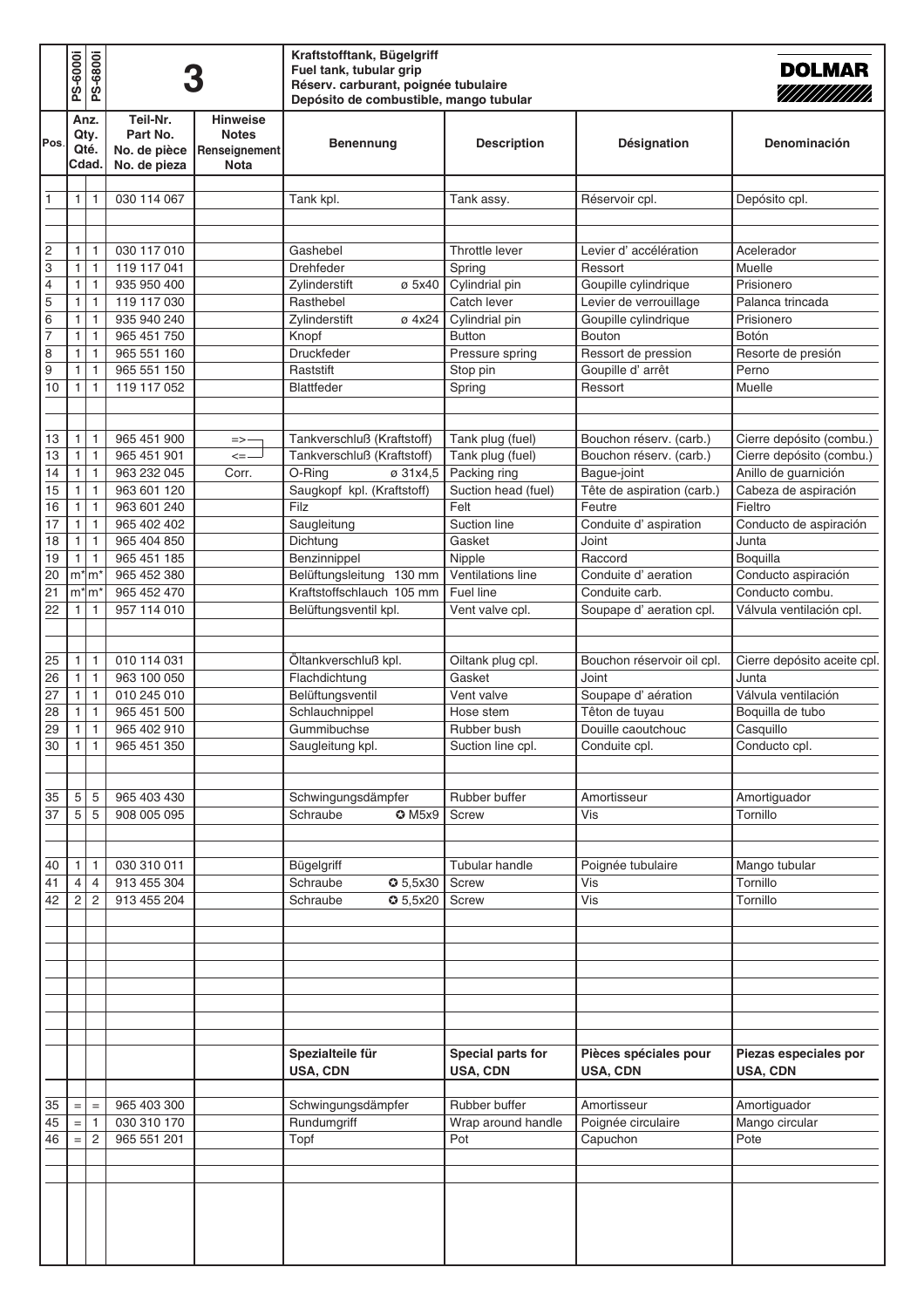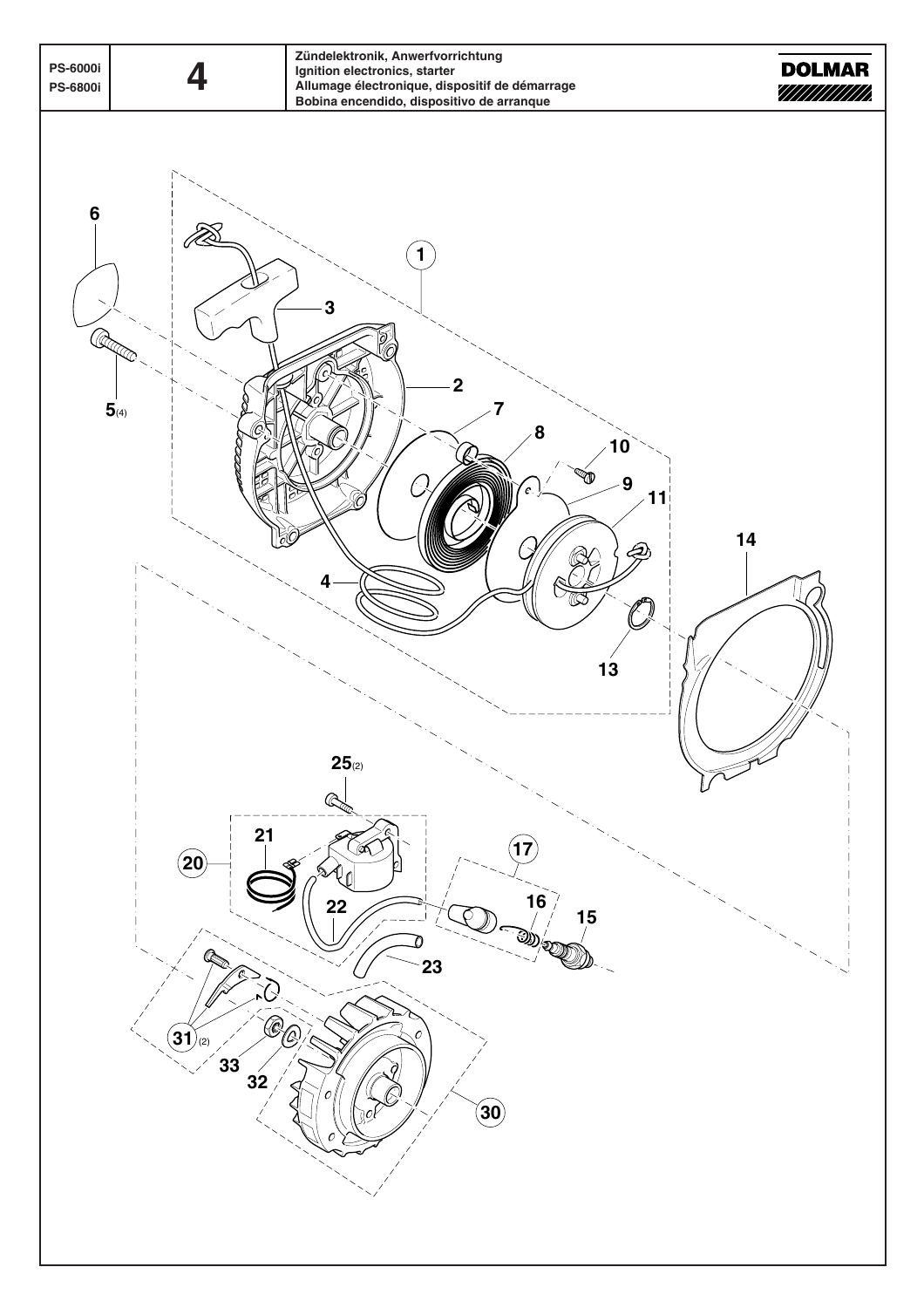|                 | PS-6000i       | <b>PS-6800i</b>         |                                                      |                                                                 | Zündelektronik, Anwerfvorrichtung<br>Ignition electronics, starter<br>Allumage électronique, dispositif de démarrage<br>Bobina encendido, dispositivo de arranque |                         | <b>DOLMAR</b><br>/////////////            |                               |  |
|-----------------|----------------|-------------------------|------------------------------------------------------|-----------------------------------------------------------------|-------------------------------------------------------------------------------------------------------------------------------------------------------------------|-------------------------|-------------------------------------------|-------------------------------|--|
| Pos.            | Qty.           | Anz.<br>Qté.<br>Cdad.   | Teil-Nr.<br>Part No.<br>No. de pièce<br>No. de pieza | <b>Hinweise</b><br><b>Notes</b><br>Renseignement<br><b>Nota</b> | Benennung                                                                                                                                                         | <b>Description</b>      | Désignation                               | Denominación                  |  |
| 1               | 1              | $\mathbf{1}$            | 114 112 630                                          |                                                                 | Anwerfvorrichtung kpl.                                                                                                                                            | Starter assy.           | Dispos. de démarrage cpl.                 | Dispos. de arranque cpl.      |  |
| $\overline{2}$  | 1              | $\mathbf{1}$            | 112 112 540                                          |                                                                 | Ventilatorgehäuse                                                                                                                                                 | Fan housing             | Carter de ventilateur                     | Cárter de ventilador          |  |
| $\overline{3}$  | 1              | $\mathbf{1}$            | 965 402 262                                          |                                                                 | Anwerfgriff                                                                                                                                                       | Starter grip            | Poignée de lancement                      | Tirador de arranque           |  |
| $\overline{4}$  | 1              | $\mathbf{1}$            | 122 164 010                                          |                                                                 | Anwerfseil ø4 x 1000 mm                                                                                                                                           | Starter rope            | Câble démarrage                           | Cordón de arranque            |  |
| $\overline{4}$  | 1              | $\mathbf{1}$            | 985 000 165                                          |                                                                 | Anwerfseil<br>ø4 x 100 m                                                                                                                                          | Starter rope            | Câble démarrage                           | Cordón de arranque            |  |
| $\overline{5}$  | 4              | $\overline{\mathbf{4}}$ | 908 005 205                                          |                                                                 | Schraube<br><b>C</b> M5x20                                                                                                                                        | Screw                   | Vis                                       | Tornillo                      |  |
| 6<br>7          | 1              | 1                       | 980 114 142                                          |                                                                 | Schild                                                                                                                                                            | Label                   | Plaque                                    | Calcomania                    |  |
| $\overline{8}$  | 1<br>1         | $\mathbf{1}$<br>1       | 900 004 363<br>123 163 013                           |                                                                 | Ausgleichsscheibe<br>Rückholfeder                                                                                                                                 | Spacer<br>Rewind spring | Rondelle de distance<br>Ressort de rappel | Arandela<br>Resorte retención |  |
| $\overline{9}$  | 1              | 1                       | 123 163 020                                          |                                                                 | Federabdeckung                                                                                                                                                    | Spring cover            | Protection de ressort                     | Protección de muelle          |  |
| 10              | $\mathbf{1}$   | $\mathbf{1}$            | 907 204 102                                          |                                                                 | Schneidschraube<br>4x10                                                                                                                                           | Thread forming screw    | Vis taraudeuse                            | Tornillo                      |  |
| 11              | 1              | $\mathbf{1}$            | 123 162 031                                          |                                                                 | Seiltrommel                                                                                                                                                       | Cable drum              | Tambour de câble                          | Tambor para cordón            |  |
| 13              | 1              | 1                       | 929 314 100                                          |                                                                 | Sicherungsring                                                                                                                                                    | Snap ring               | Circlip                                   | Anillo seguridad              |  |
| 14              | 1              | $\mathbf{1}$            | 112 112 331                                          |                                                                 | Luftführung                                                                                                                                                       | Air-duct                | Plaque d' aeration                        | Guía de aire                  |  |
|                 |                |                         |                                                      |                                                                 |                                                                                                                                                                   |                         |                                           |                               |  |
| 15              | 1              | $\mathbf{1}$            | 965 603 021                                          |                                                                 | Zündkerze                                                                                                                                                         |                         | Bougie                                    | Buíja                         |  |
| 16              | 1              | $\mathbf{1}$            | 965 604 180                                          |                                                                 | Feder                                                                                                                                                             | Spark plug<br>Spring    | Ressort                                   | Muelle                        |  |
| 17              | 1              | 1                       | 957 604 260                                          |                                                                 | Kerzenstecker kpl.                                                                                                                                                | Plug cap cpl.           | Fiche de bougie cpl.                      | Enchufe buíja cpl.            |  |
|                 |                |                         |                                                      |                                                                 |                                                                                                                                                                   |                         |                                           |                               |  |
| 20              | 1              | 1                       | 030 143 040                                          |                                                                 | Zündanker kpl.<br>(Ducati)                                                                                                                                        | Ignition coil cpl.      | Bobine d' allum. cpl.                     | Bobina encend. cpl.           |  |
| 21              | 1              | $\mathbf{1}$            | 001 147 000                                          |                                                                 | Kurzschlußkabel                                                                                                                                                   | Short-circuit cable     | Câble court-circuit                       | Cable corto-circ.             |  |
| $\overline{22}$ |                | $m^*$   $m^*$           | 970 310 200                                          |                                                                 | Zündleitung<br>150 mm                                                                                                                                             | Ignition cable          | Câble d'allum.                            | Cable encend.                 |  |
| 23              | $m^*$          | m*                      | 970 502 110                                          |                                                                 | Isolierschlauch<br>43 mm                                                                                                                                          | Insulating hose         | Gaine isolante                            | Mango aislante                |  |
| 25              | $\overline{c}$ | $\overline{2}$          | 908 304 205                                          |                                                                 | Schraube<br><b>C</b> M4x20                                                                                                                                        | Screw                   | Vis                                       | Tornillo                      |  |
|                 |                |                         |                                                      |                                                                 |                                                                                                                                                                   |                         |                                           |                               |  |
| 30              | 1              | $\mathbf{1}$            | 030 141 020                                          |                                                                 | Polrad kpl.                                                                                                                                                       | Flywheel cpl.           | Roue polaire cpl.                         | Volante encend. cpl.          |  |
| $\overline{31}$ | $\sqrt{2}$     | $\sqrt{2}$              | 031 166 010                                          |                                                                 | Anwerfklinke (Satz)                                                                                                                                               | Starter ratchet (set)   | Cliquet (jeu)                             | Trinquete arranque (juego)    |  |
| 32              | 1              | $\mathbf{1}$            | 928 308 001                                          |                                                                 | Federscheibe                                                                                                                                                      | Spring washer           | Rondelle á ressort                        | Arandela presión              |  |
| 33              | $\mathbf{1}$   | $\mathbf{1}$            | 920 308 024                                          |                                                                 | 6kt-Mutter<br>M8x1                                                                                                                                                | Hexagonal nut           | Ecroe hexagonal                           | Tuerca hexagonal              |  |
|                 |                |                         |                                                      |                                                                 |                                                                                                                                                                   |                         |                                           |                               |  |
|                 |                |                         |                                                      |                                                                 |                                                                                                                                                                   |                         |                                           |                               |  |
|                 |                |                         |                                                      |                                                                 |                                                                                                                                                                   |                         |                                           |                               |  |
|                 |                |                         |                                                      |                                                                 |                                                                                                                                                                   |                         |                                           |                               |  |
|                 |                |                         |                                                      |                                                                 |                                                                                                                                                                   |                         |                                           |                               |  |
|                 |                |                         |                                                      |                                                                 |                                                                                                                                                                   |                         |                                           |                               |  |
|                 |                |                         |                                                      |                                                                 |                                                                                                                                                                   |                         |                                           |                               |  |
|                 |                |                         |                                                      |                                                                 |                                                                                                                                                                   |                         |                                           |                               |  |
|                 |                |                         |                                                      |                                                                 |                                                                                                                                                                   |                         |                                           |                               |  |
|                 |                |                         |                                                      |                                                                 |                                                                                                                                                                   |                         |                                           |                               |  |
|                 |                |                         |                                                      |                                                                 |                                                                                                                                                                   |                         |                                           |                               |  |
|                 |                |                         |                                                      |                                                                 |                                                                                                                                                                   |                         |                                           |                               |  |
|                 |                |                         |                                                      |                                                                 |                                                                                                                                                                   |                         |                                           |                               |  |
|                 |                |                         |                                                      |                                                                 |                                                                                                                                                                   |                         |                                           |                               |  |
|                 |                |                         |                                                      |                                                                 |                                                                                                                                                                   |                         |                                           |                               |  |
|                 |                |                         |                                                      |                                                                 |                                                                                                                                                                   |                         |                                           |                               |  |
|                 |                |                         |                                                      |                                                                 |                                                                                                                                                                   |                         |                                           |                               |  |
|                 |                |                         |                                                      |                                                                 |                                                                                                                                                                   |                         |                                           |                               |  |
|                 |                |                         |                                                      |                                                                 |                                                                                                                                                                   |                         |                                           |                               |  |
|                 |                |                         |                                                      |                                                                 |                                                                                                                                                                   |                         |                                           |                               |  |
|                 |                |                         |                                                      |                                                                 |                                                                                                                                                                   |                         |                                           |                               |  |
|                 |                |                         |                                                      |                                                                 |                                                                                                                                                                   |                         |                                           |                               |  |
|                 |                |                         |                                                      |                                                                 |                                                                                                                                                                   |                         |                                           |                               |  |
|                 |                |                         |                                                      |                                                                 |                                                                                                                                                                   |                         |                                           |                               |  |
|                 |                |                         |                                                      |                                                                 |                                                                                                                                                                   |                         |                                           |                               |  |
|                 |                |                         |                                                      |                                                                 |                                                                                                                                                                   |                         |                                           |                               |  |
|                 |                |                         |                                                      |                                                                 |                                                                                                                                                                   |                         |                                           |                               |  |
|                 |                |                         |                                                      |                                                                 |                                                                                                                                                                   |                         |                                           |                               |  |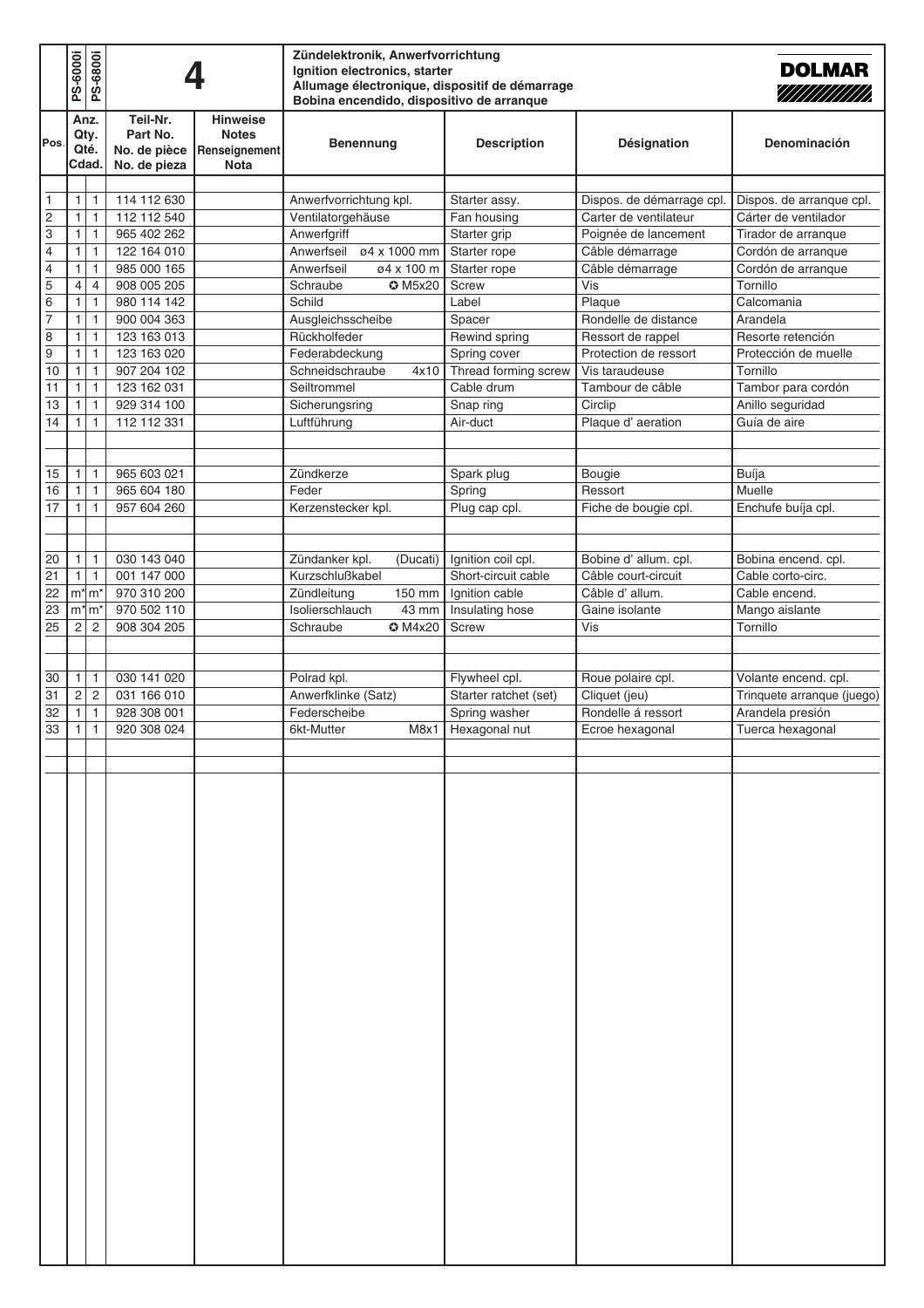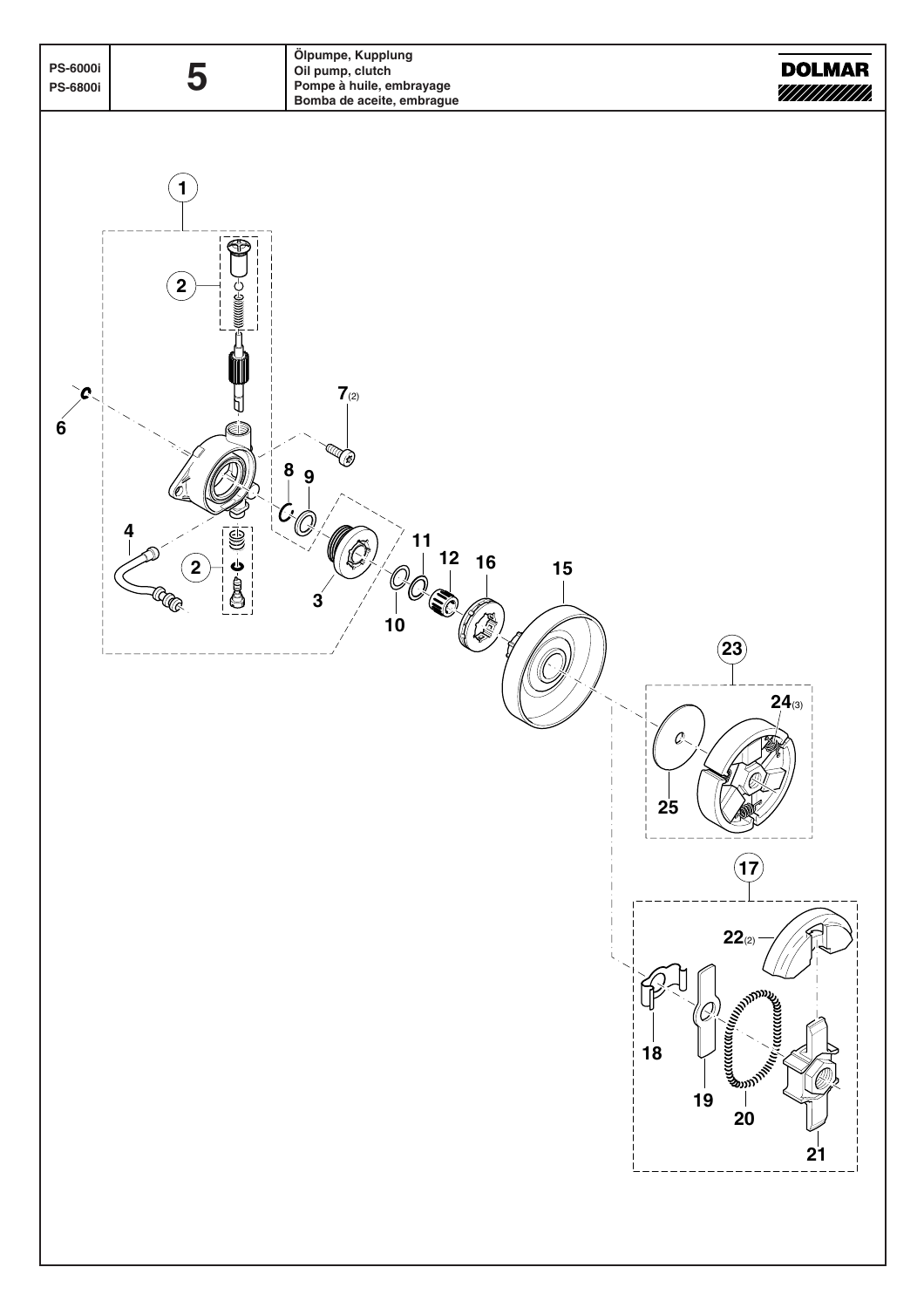|                                  | PS-6000i                       | <b>PS-6800i</b>                         |                                                      | 5                                                               | Ölpumpe, Kupplung<br>Oil pump, clutch<br>Pompe à huile, embrayage<br>Bomba de aceite, embrague |                       |                        | <b>DOLMAR</b><br>7777777777777   |
|----------------------------------|--------------------------------|-----------------------------------------|------------------------------------------------------|-----------------------------------------------------------------|------------------------------------------------------------------------------------------------|-----------------------|------------------------|----------------------------------|
| Pos.                             | Anz.<br>Qty.<br>Qté.<br>Cdad.  |                                         | Teil-Nr.<br>Part No.<br>No. de pièce<br>No. de pieza | <b>Hinweise</b><br><b>Notes</b><br>Renseignement<br><b>Nota</b> | <b>Benennung</b>                                                                               | <b>Description</b>    | Désignation            | Denominación                     |
| 1                                | $\mathbf{1}$                   | 1                                       | 030 245 100                                          |                                                                 | Ölpumpe kpl.                                                                                   | Oil pump cpl.         | Pompe à huile cpl.     | Bomba de aceite cpl.             |
| $\overline{2}$                   | $\mathbf{1}$                   | $\mathbf{1}$                            | 030 245 070                                          |                                                                 | Reparatursatz kpl.                                                                             | Repair kit cpl.       | Jeu de réparation cpl. | Juego de reparar cpl.            |
| $\overline{3}$                   | $\mathbf{1}$                   | 1                                       | 030 245 051                                          |                                                                 | Pumpenantrieb                                                                                  | Pump drive            | Le commande de pompe   | Propulsor de la bomba            |
| $\overline{4}$                   | $\mathbf{1}$                   | 1                                       | 965 402 402                                          |                                                                 | Saugleitung                                                                                    | Suction line          | Conduite d' aspiration | Conducto de aspiración           |
| $\overline{6}$<br>$\overline{7}$ | $\mathbf{1}$<br>$\overline{c}$ | $\mathbf{1}$                            | 963 204 015<br>908 005 125                           |                                                                 | O-Ring<br>ø4x1,5<br>Schraube<br>$Q$ M <sub>5x12</sub>                                          | Packing ring<br>Screw | Bague-joint<br>Vis     | Anillo de guarnición<br>Tornillo |
| $\overline{8}$                   | $\mathbf{1}$                   | $\overline{\mathbf{c}}$<br>$\mathbf{1}$ | 930 916 160                                          |                                                                 | Sprengring                                                                                     | Spring ring           | Anneau ressort         | Anillo elástico                  |
| $\overline{9}$                   | $\mathbf{1}$                   | 1                                       | 001 245 320                                          |                                                                 | Anschlagring                                                                                   | Stop ring             | Bague de butée         | Anillo de detención              |
|                                  |                                |                                         |                                                      |                                                                 |                                                                                                |                       |                        |                                  |
|                                  |                                |                                         |                                                      |                                                                 |                                                                                                |                       |                        |                                  |
| $10$                             | $\mathbf{1}$                   | 1                                       | 030 224 010                                          |                                                                 | Anlaufscheibe ø20,3 x 0,3                                                                      | Stop disc             | Disque portante        | Disco de tope                    |
| 11                               | $\mathbf{1}$                   | $\mathbf{1}$                            | 030 224 020                                          |                                                                 | Anlaufscheibe ø20,3 x 0,8                                                                      | Stop disc             | Disque portante        | Disco de tope                    |
| 12                               | $\mathbf{1}$                   | 1                                       | 962 210 026                                          |                                                                 | Nadelkäfig                                                                                     | Needle cage           | Cage á aiguilles       | Jaula de agujas                  |
|                                  |                                |                                         |                                                      |                                                                 |                                                                                                |                       |                        |                                  |
| 15                               | $\mathbf{1}$                   | $\mathbf{1}$                            | 030 223 100                                          |                                                                 | Kupplungstrommel                                                                               | Clutch drum           | Tambour                | Tambor                           |
| 16                               | $\mathbf{1}$                   | $\mathbf{1}$                            | 119 224 070                                          |                                                                 | $3/8$ ", Z=7<br>Ringritzel                                                                     | Rim sprocket          | Pignon                 | Piñon                            |
|                                  |                                |                                         |                                                      |                                                                 |                                                                                                |                       |                        |                                  |
| 17                               | $\mathbf{1}$                   | 1                                       | 030 180 000                                          | $\Rightarrow$                                                   | Kupplung kpl.                                                                                  | Clutch assy.          | Embrayage cpl.         | Embrague cpl.                    |
| 18                               | $\mathbf{1}$                   | 1                                       | 030 182 030                                          |                                                                 | Kupplungsklammer                                                                               | Clutch cramp          | Crampon de embrayage   | Grampón de embrague              |
| 19                               | $\mathbf{1}$                   | 1                                       | 030 182 020                                          |                                                                 | Führungsstück                                                                                  | Guide piece           | Pièce de guidage       | Chapa de guía                    |
| 20                               | $\mathbf{1}$                   | $\mathbf{1}$                            | 114 184 010                                          |                                                                 | Zugfeder                                                                                       | Tension spring        | Ressort                | Muelle                           |
| $\overline{21}$                  | $\mathbf{1}$                   | 1                                       | 030 182 010                                          |                                                                 | Kupplungsnabe                                                                                  | Clutch hub            | Moyeu d'embrayage      | Cobo de embrague                 |
| 22                               | $\overline{\mathbf{c}}$        | $\overline{\mathbf{c}}$                 | 114 181 021                                          |                                                                 | Fliehgewicht                                                                                   | Clutch shoe           | Masselotte             | Peso centrifuga                  |
|                                  |                                |                                         |                                                      |                                                                 |                                                                                                |                       |                        |                                  |
| 23                               | $\mathbf{1}$                   | $\mathbf{1}$                            | 957 180 060                                          | $\leq$                                                          | Kupplung kpl.                                                                                  | Clutch assy.          | Embrayage cpl.         | Embrague cpl.                    |
| $\overline{24}$                  | $\overline{3}$                 | $\overline{3}$                          | 024 184 021                                          |                                                                 | Zugfeder                                                                                       | Tension spring        | Ressort                | Muelle                           |
| $\overline{25}$                  | $\mathbf{1}$                   | $\mathbf{1}$                            | 001 182 040                                          |                                                                 | Führungsscheibe                                                                                | Guide disc            | Disque de guidage      | Arandela                         |
|                                  |                                |                                         |                                                      |                                                                 |                                                                                                |                       |                        |                                  |
|                                  |                                |                                         |                                                      |                                                                 |                                                                                                |                       |                        |                                  |
|                                  |                                |                                         |                                                      |                                                                 |                                                                                                |                       |                        |                                  |
|                                  |                                |                                         |                                                      |                                                                 |                                                                                                |                       |                        |                                  |
|                                  |                                |                                         |                                                      |                                                                 |                                                                                                |                       |                        |                                  |
|                                  |                                |                                         |                                                      |                                                                 |                                                                                                |                       |                        |                                  |
|                                  |                                |                                         |                                                      |                                                                 |                                                                                                |                       |                        |                                  |
|                                  |                                |                                         |                                                      |                                                                 |                                                                                                |                       |                        |                                  |
|                                  |                                |                                         |                                                      |                                                                 |                                                                                                |                       |                        |                                  |
|                                  |                                |                                         |                                                      |                                                                 |                                                                                                |                       |                        |                                  |
|                                  |                                |                                         |                                                      |                                                                 |                                                                                                |                       |                        |                                  |
|                                  |                                |                                         |                                                      |                                                                 |                                                                                                |                       |                        |                                  |
|                                  |                                |                                         |                                                      |                                                                 |                                                                                                |                       |                        |                                  |
|                                  |                                |                                         |                                                      |                                                                 |                                                                                                |                       |                        |                                  |
|                                  |                                |                                         |                                                      |                                                                 |                                                                                                |                       |                        |                                  |
|                                  |                                |                                         |                                                      |                                                                 |                                                                                                |                       |                        |                                  |
|                                  |                                |                                         |                                                      |                                                                 |                                                                                                |                       |                        |                                  |
|                                  |                                |                                         |                                                      |                                                                 |                                                                                                |                       |                        |                                  |
|                                  |                                |                                         |                                                      |                                                                 |                                                                                                |                       |                        |                                  |
|                                  |                                |                                         |                                                      |                                                                 |                                                                                                |                       |                        |                                  |
|                                  |                                |                                         |                                                      |                                                                 |                                                                                                |                       |                        |                                  |
|                                  |                                |                                         |                                                      |                                                                 |                                                                                                |                       |                        |                                  |
|                                  |                                |                                         |                                                      |                                                                 |                                                                                                |                       |                        |                                  |
|                                  |                                |                                         |                                                      |                                                                 |                                                                                                |                       |                        |                                  |
|                                  |                                |                                         |                                                      |                                                                 |                                                                                                |                       |                        |                                  |
|                                  |                                |                                         |                                                      |                                                                 |                                                                                                |                       |                        |                                  |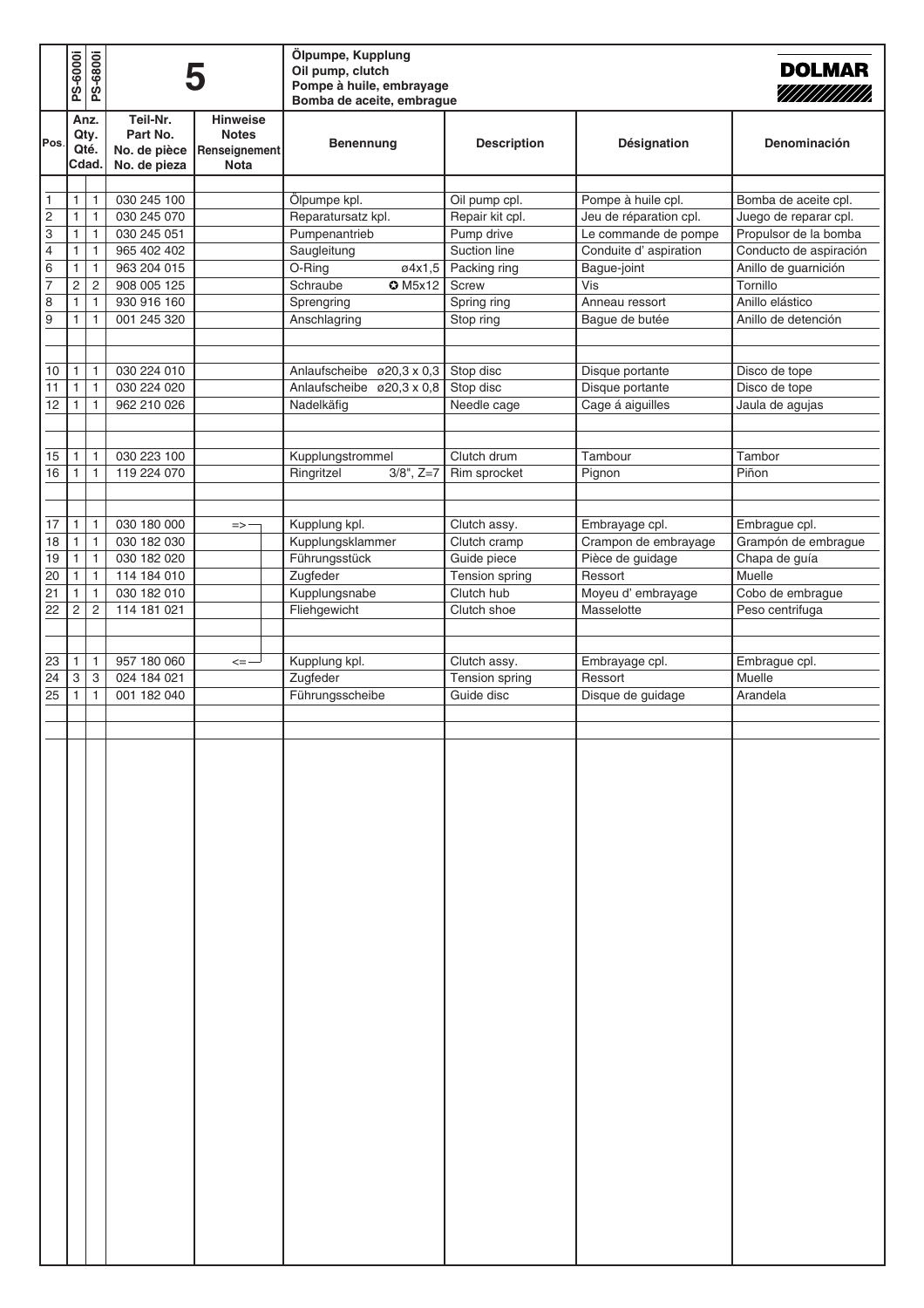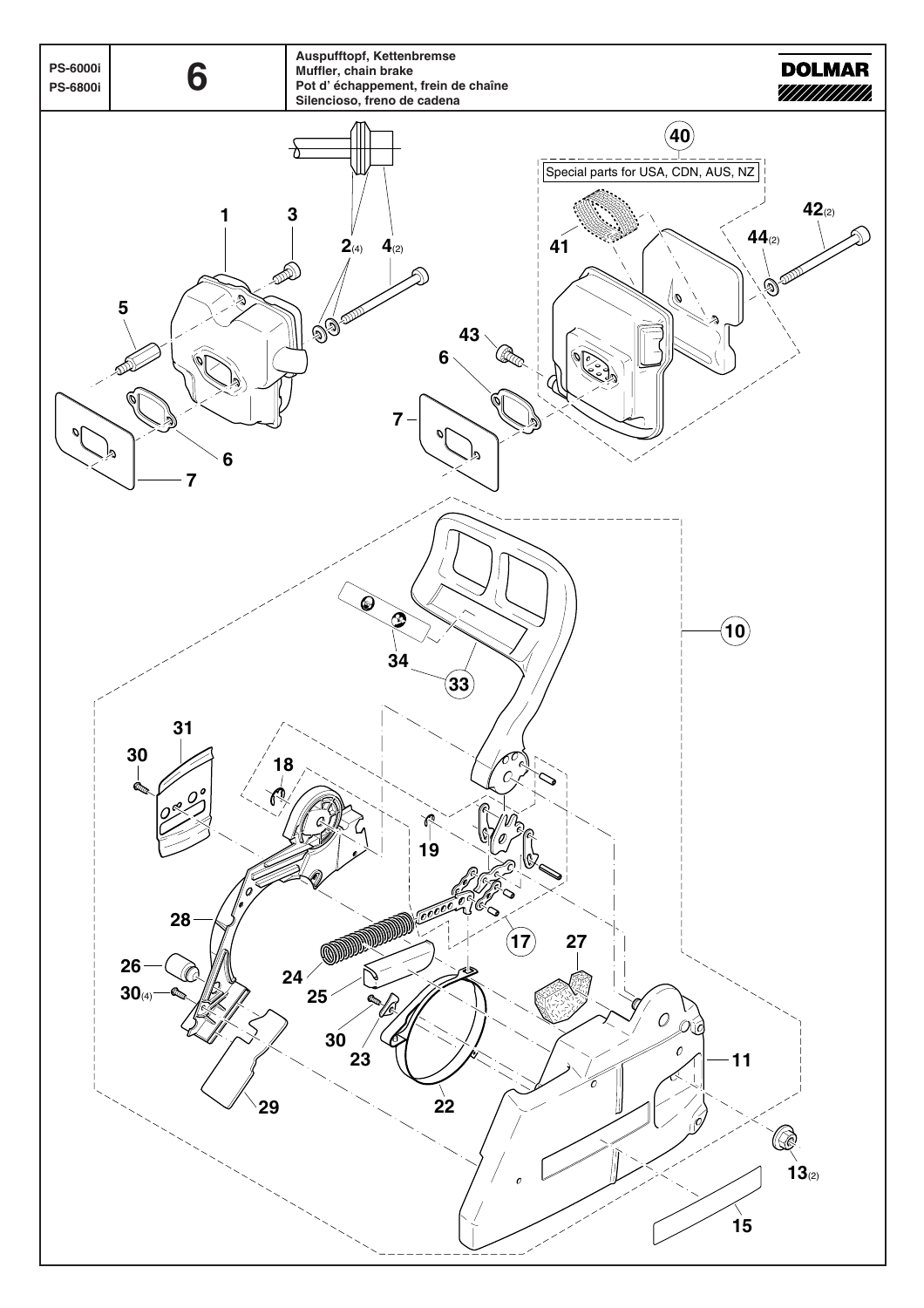|                                    | PS-6000i                     | <b>PS-6800i</b>         |                                                      | Ō                                                               | <b>Auspufftopf, Kettenbremse</b><br>Muffler, chain brake<br>Pot d'échappement, frein de chaîne<br>Silencioso, freno de cadena |                                          | <b>DOLMAR</b><br>////////////              |                                            |
|------------------------------------|------------------------------|-------------------------|------------------------------------------------------|-----------------------------------------------------------------|-------------------------------------------------------------------------------------------------------------------------------|------------------------------------------|--------------------------------------------|--------------------------------------------|
| Pos.                               | Anz.<br>Qty.<br>Qté.         | Cdad.                   | Teil-Nr.<br>Part No.<br>No. de pièce<br>No. de pieza | <b>Hinweise</b><br><b>Notes</b><br>Renseignement<br><b>Nota</b> | <b>Benennung</b>                                                                                                              | <b>Description</b>                       | Désignation                                | Denominación                               |
| $\mathbf{1}$                       | $\mathbf{1}$                 | $\mathbf{1}$            | 030 174 010                                          |                                                                 | Auspufftopf                                                                                                                   | Muffler                                  | Pot d'échappement                          | Silencioso                                 |
| $\overline{2}$                     | 4                            | $\overline{4}$          | 928 406 000                                          |                                                                 | Spannscheibe                                                                                                                  | <b>Disc</b>                              | <b>Disque</b>                              | Disco                                      |
| $\overline{3}$                     | $\mathbf{1}$                 | $\mathbf{1}$            | 908 006 145                                          |                                                                 | Schraube<br><b>O</b> M6x14                                                                                                    | <b>Screw</b>                             | Vis                                        | Tornillo                                   |
| $\overline{4}$                     | $\mathsf{2}\,$               | $\sqrt{2}$              | 908 206 708                                          |                                                                 | <b>C</b> M6x70<br>Schraube                                                                                                    | Screw                                    | Vis                                        | Tornillo                                   |
| $\overline{5}$                     | $\mathbf{1}$                 | 1                       | 030 174 020                                          |                                                                 | Zwischenstück                                                                                                                 | Connecting link                          | Intermédiaire                              | Pieza intermediaria                        |
| $\overline{6}$<br>$\overline{7}$   | 1                            | 1                       | 965 517 031                                          |                                                                 | Dichtung                                                                                                                      | Gasket                                   | Joint                                      | Junta                                      |
|                                    | $\mathbf{1}$                 | 1                       | 030 174 031                                          |                                                                 | Abschirmblech                                                                                                                 | Cover plate                              | Tôle de protection                         | Chapa deflectora                           |
| 10                                 | $\mathbf{1}$                 | 1                       | 030 213 010                                          |                                                                 | Kettenbremse kpl.                                                                                                             | Chain brake assy.                        | Frein de chaîne cpl.                       | Freno de cadena cpl.                       |
| $\overline{11}$                    | $\mathbf{1}$                 | 1                       | 030 213 175                                          |                                                                 | Kettenradschutz                                                                                                               | Sprocket guard                           | Protège-pignon                             | Protector de piñon                         |
| 13                                 | $\sqrt{2}$                   | $\overline{\mathbf{c}}$ | 923 208 004                                          |                                                                 | M <sub>8</sub><br>6kt-Mutter                                                                                                  | Hexagonal nut                            | Ecrou hexagonal                            | Tuerca hexagonal                           |
| $\overline{15}$<br>$\overline{15}$ | $\mathbf{1}$                 |                         | 980 114 257                                          |                                                                 | Schild                                                                                                                        | Label                                    | Plaque                                     | Calcomania                                 |
|                                    |                              | 1                       | 980 114 258                                          |                                                                 | Schild                                                                                                                        | Label                                    | Plaque                                     | Calcomania                                 |
| 17                                 | 1                            | 1                       | 010 213 020                                          | $\Rightarrow$                                                   | Bremsmechanik kpl.                                                                                                            | Braking mechanism cpl.                   | Mécanisme de freinage                      | Mecanismo de freno                         |
| 17                                 | $\mathbf{1}$                 | 1                       | 010 213 021                                          | $\leq$                                                          | Bremsmechanik kpl.                                                                                                            | Braking mechanism cpl.                   | Mécanisme de freinage                      | Mecanismo de freno                         |
| 18                                 | $\mathbf{1}$                 | 1                       | 927 306 000                                          |                                                                 | Sicherungsscheibe                                                                                                             | Safety washer                            | Rondelle sécurité                          | Arandela seguridad                         |
| 19                                 | $\mathbf{1}$                 | 1                       | 927 304 000                                          |                                                                 | Sicherungsscheibe                                                                                                             | Safety washer                            | Rondelle sécurité                          | Arandela seguridad                         |
| 22<br>23                           | $\mathbf{1}$<br>$\mathbf{1}$ | 1<br>1                  | 030 213 160<br>027 213 350                           |                                                                 | <b>Bremsband</b>                                                                                                              | <b>Brake spring</b><br>Brake band holder | Ressort de frein<br>Tôle d' arrêt du frein | Cinta de freno<br>Soporte cinta de freno   |
| $\overline{24}$                    | $\mathbf{1}$                 | 1                       | 024 213 321                                          |                                                                 | Bremsbandhalterung<br><b>Druckfeder</b>                                                                                       | Spring                                   | Ressort                                    | Muelle                                     |
| 25                                 | $\mathbf{1}$                 | 1                       | 030 213 190                                          |                                                                 | Federtopf                                                                                                                     | Spring guiding head                      | Tête de guide de ressort                   | Copa de guía del muelle                    |
|                                    |                              |                         |                                                      |                                                                 |                                                                                                                               |                                          |                                            |                                            |
|                                    |                              |                         |                                                      |                                                                 |                                                                                                                               |                                          |                                            |                                            |
| 26                                 | $\mathbf{1}$                 | 1                       | 965 403 370                                          |                                                                 | Anschlagdämpfer                                                                                                               | Rubber buffer                            | Amortisseur                                | Amortiguador                               |
| $\overline{27}$                    | $\mathbf{1}$                 | 1                       | 965 404 800<br>030 213 180                           |                                                                 | Schaumstoffplatte                                                                                                             | Cover foam plate<br>Plate                | Plaque en mousse                           | Chapa protectora                           |
| 28<br>28                           | $\mathbf{1}$<br>$\mathbf{1}$ | 1<br>1                  | 030 213 182                                          | $\Rightarrow$<br>$\leq$                                         | Abdeckplatte<br>Abdeckplatte                                                                                                  | Plate                                    | Plaque<br>Plaque                           | Plancha<br>Plancha                         |
| $\overline{29}$                    | $\mathbf{1}$                 | 1                       | 965 404 761                                          |                                                                 | Gummilappen                                                                                                                   | Rubber plate                             | Plaque de coutchouc                        | Plancha de caucho                          |
| $\overline{30}$                    | 6                            | 6                       | 915 135 100                                          |                                                                 | 3,5x9,5<br>Schraube                                                                                                           | Screw                                    | Vis                                        | Tornillo                                   |
| 31                                 | $\mathbf{1}$                 | $\overline{1}$          | 030 111 030                                          |                                                                 | Führungsblech                                                                                                                 | Guide plate                              | Tôle de guidage                            | Chapa de guía                              |
|                                    |                              |                         |                                                      |                                                                 |                                                                                                                               |                                          |                                            |                                            |
|                                    |                              |                         |                                                      |                                                                 |                                                                                                                               |                                          |                                            |                                            |
| 33<br>34                           | 1                            | 1                       | 030 213 110                                          |                                                                 | Handschutz                                                                                                                    | Hand guard                               | Protège-main                               | Protector de mano                          |
|                                    | $\mathbf{1}$                 | 1                       | 980 114 237                                          |                                                                 | Schild                                                                                                                        | Label                                    | Plaque                                     | Calcomania                                 |
|                                    |                              |                         |                                                      |                                                                 |                                                                                                                               |                                          |                                            |                                            |
|                                    |                              |                         |                                                      |                                                                 |                                                                                                                               |                                          |                                            |                                            |
|                                    |                              |                         |                                                      |                                                                 | Spezialteile für<br>USA, CDN, AUS, NZ                                                                                         | Special parts for<br>USA, CDN, AUS, NZ   | Pièces spéciales pour<br>USA, CDN, AUS, NZ | Piezas especiales por<br>USA, CDN, AUS, NZ |
| 40                                 | $\mathbf{1}$                 | 1                       | 119 174 241                                          |                                                                 | Auspufftopf kpl.                                                                                                              | Muffler cpl.                             | Pot d'échappement cpl.                     | Silencioso cpl.                            |
| $\overline{41}$                    | $\mathbf{1}$                 | $\mathbf{1}$            | 112 174 130                                          |                                                                 | Funkenschutzsieb                                                                                                              | Spark arrester screen                    | Tamis anti bruit                           | Tamiz protector chispas                    |
| $\overline{42}$                    | $\overline{2}$               | $\overline{2}$          | 908 206 558                                          |                                                                 | Schraube<br><b>O</b> M6x55                                                                                                    | Screw                                    | Vis                                        | Tornillo                                   |
| 43                                 | $\mathbf{1}$                 | 1                       | 908 005 095                                          |                                                                 | Schraube<br>$Q$ M <sub>5x9</sub>                                                                                              | Screw                                    | Vis                                        | Tornillo                                   |
| $\overline{44}$                    | $\overline{2}$               | $\sqrt{2}$              | 928 406 000                                          |                                                                 | Spannscheibe                                                                                                                  | Disc                                     | Disque                                     | Disco                                      |
|                                    |                              |                         |                                                      |                                                                 |                                                                                                                               |                                          |                                            |                                            |
|                                    |                              |                         |                                                      |                                                                 |                                                                                                                               |                                          |                                            |                                            |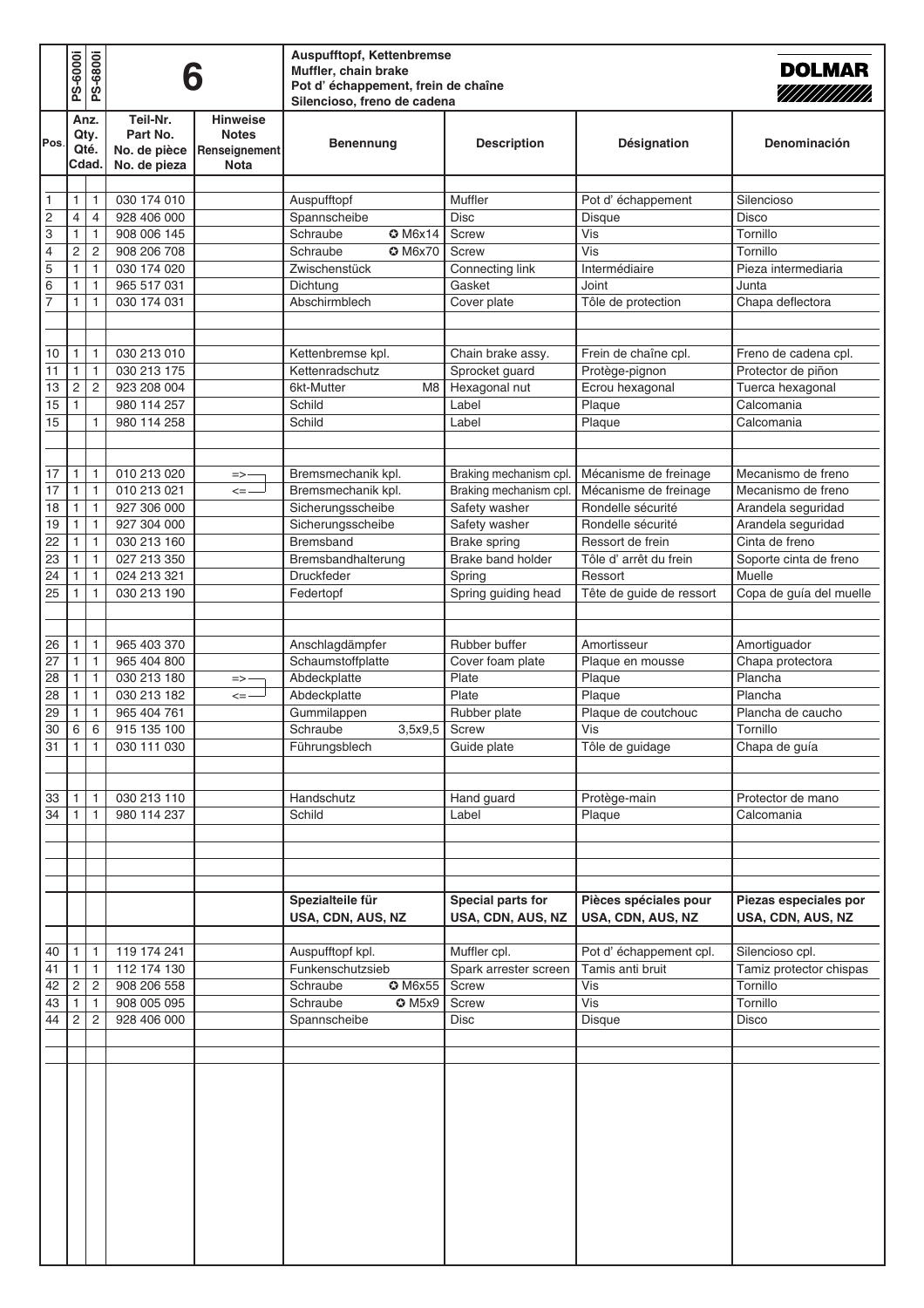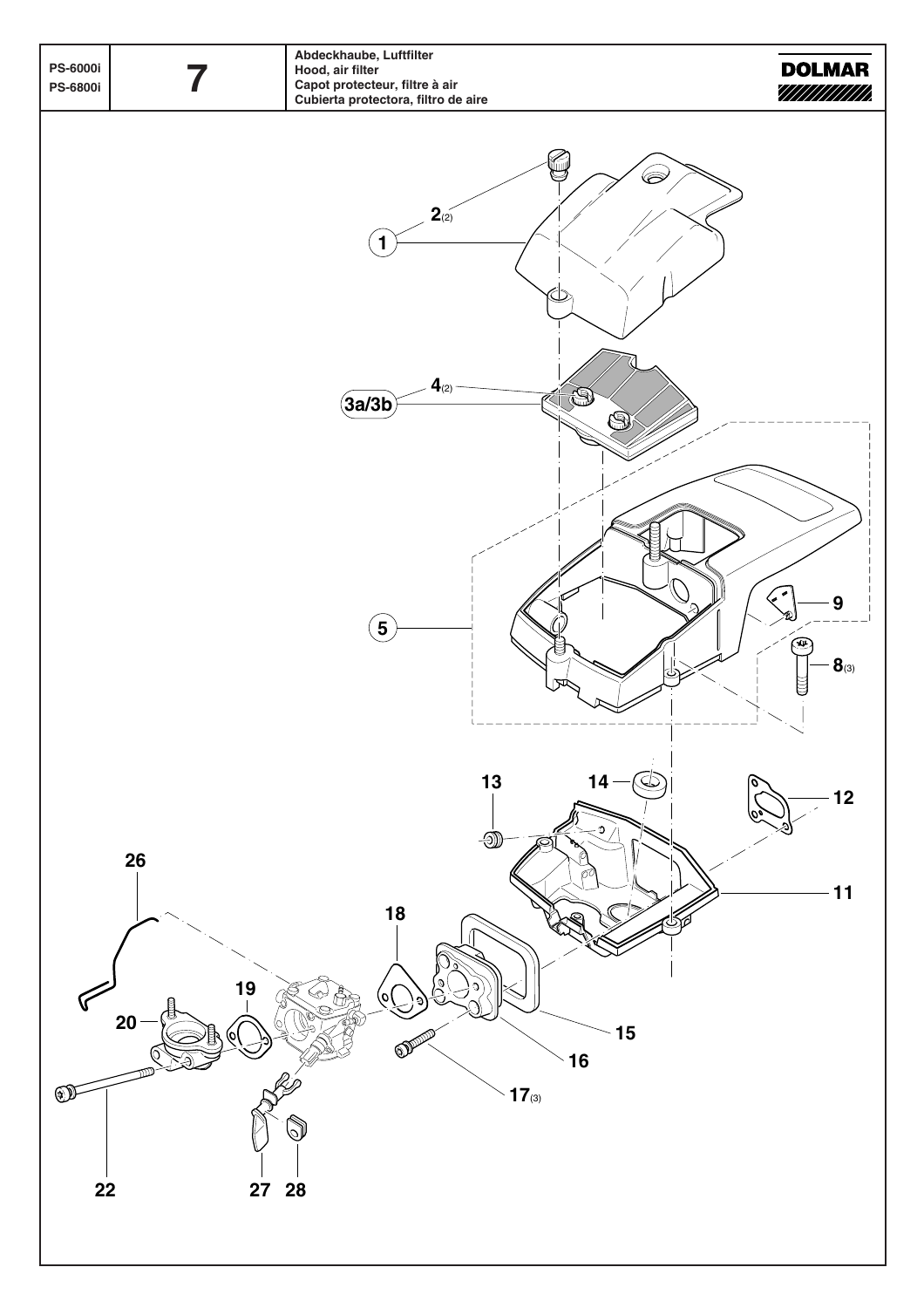|                | PS-6000i          | PS-6800i              |                                                      |                                                                 | Abdeckhaube, Luftfilter<br>Hood, air filter<br>Capot protecteur, filtre à air | Cubierta protectora, filtro de aire    |                                            |                                            |
|----------------|-------------------|-----------------------|------------------------------------------------------|-----------------------------------------------------------------|-------------------------------------------------------------------------------|----------------------------------------|--------------------------------------------|--------------------------------------------|
| Pos.           | Qté.              | Anz.<br>Qty.<br>Cdad. | Teil-Nr.<br>Part No.<br>No. de pièce<br>No. de pieza | <b>Hinweise</b><br><b>Notes</b><br>Renseignement<br><b>Nota</b> | <b>Benennung</b>                                                              | <b>Description</b>                     | Désignation                                | Denominación                               |
| 1              | 1                 | 1                     | 030 118 070                                          |                                                                 | Deckel kpl.                                                                   | Cover cpl.                             | Couvercle cpl.                             | Tapa cpl.                                  |
| $\overline{2}$ | $\overline{c}$    | $\overline{c}$        | 001 118 062                                          |                                                                 | Rändelmutter                                                                  | Nut                                    | Ecrou                                      | Tuerca                                     |
|                |                   |                       |                                                      |                                                                 |                                                                               |                                        |                                            |                                            |
|                |                   |                       |                                                      |                                                                 |                                                                               |                                        |                                            |                                            |
| 3a             | 1                 | 1                     | 121 173 051                                          |                                                                 | Luftfilter kpl.<br>(Nylon)                                                    | Air filter cpl.                        | Filtre à aire cpl.                         | Filtro de aire cpl.                        |
| 3b<br>4        | $\mathbf{1}$<br>2 | $\mathbf{1}$<br>2     | 121 173 151<br>001 118 040                           |                                                                 | Luftfilter kpl.<br>(Robkoflok)<br>Mutter                                      | Air filter cpl.<br>Nut                 | Filtre à aire cpl.<br>Ecrou                | Filtro de aire cpl.<br>Tuerca              |
|                |                   |                       |                                                      |                                                                 |                                                                               |                                        |                                            |                                            |
|                |                   |                       |                                                      |                                                                 |                                                                               |                                        |                                            |                                            |
| 5              | 1                 | 1                     | 030 118 010                                          |                                                                 | Abdeckhaube kpl.                                                              | Hood cpl.                              | Capot cpl.                                 | Tapa cpl.                                  |
| 8              | 3                 | 3                     | 908 305 255                                          |                                                                 | Schraube<br><b>O</b> M5x25                                                    | <b>Screw</b>                           | Vis                                        | Tornillo                                   |
| 9              | $\mathbf{1}$      | 1                     | 030 118 131                                          |                                                                 | Klappe                                                                        | Shutter                                | Clapet                                     | Tapa con charnela                          |
|                |                   |                       |                                                      |                                                                 |                                                                               |                                        |                                            |                                            |
| 11             | $\mathbf{1}$      | 1                     | 030 118 082                                          |                                                                 | Boden                                                                         | <b>Bottom</b>                          | Fond                                       | Fondo                                      |
| 12             | 1                 | 1                     | 965 517 122                                          |                                                                 | Dichtung                                                                      | Gasket                                 | Joint                                      | Junta                                      |
| 13             | $\mathbf{1}$      | 1                     | 965 401 014                                          |                                                                 | Gummitülle                                                                    | Rubber bush                            | Gaine caoutchouc                           | Boquilla caucho                            |
| 14             | $\mathbf{1}$      | 1                     | 030 404 460                                          |                                                                 | Dichtung                                                                      | Gasket                                 | Joint                                      | Junta                                      |
| 15             | $\mathbf{1}$      | 1                     | 030 131 020                                          |                                                                 | Dichtung                                                                      | Gasket                                 | Joint                                      | Junta                                      |
| 16<br>17       | $\mathbf{1}$<br>3 | $\mathbf{1}$<br>3     | 030 131 012<br>908 405 255                           |                                                                 | Zwischenflansch<br>Schraube<br><b>O</b> M5x25                                 | Intermediate flange<br>Screw           | Bride intermédiaire<br>Vis                 | Brida intermedia<br>Tornillo               |
| 18             | $\mathbf{1}$      | 1                     | 965 517 101                                          |                                                                 | Dichtung                                                                      | Gasket                                 | Joint                                      | Junta                                      |
| 19             | 1                 | 1                     | 965 518 090                                          |                                                                 | Dichtung                                                                      | Gasket                                 | Joint                                      | Junta                                      |
| 20             | $\mathbf{1}$      | 1                     | 121 171 020                                          |                                                                 | Ansaugstutzen                                                                 | Connecting muff                        | Manchon de jonction                        | Manguito de con.                           |
| 22             | $\overline{c}$    | 2                     | 908 205 755                                          |                                                                 | Schraube<br>$\overline{\text{O}}$ M5x75                                       | Screw                                  | Vis                                        | Tornillo                                   |
|                |                   |                       |                                                      |                                                                 |                                                                               |                                        |                                            |                                            |
| 26             | $\mathbf{1}$      | 1                     | 030 117 032                                          |                                                                 | Gasgestänge                                                                   | Throttle linkage                       | Trigle d' accélération                     | Varilla acelerador                         |
| 27             | 1                 | 1                     | 030 150 030                                          |                                                                 | Chokehebel                                                                    | Choke lever                            | Levier de starter                          | Palanca                                    |
| 28             | $\mathbf{1}$      | 1                     | 965 401 016                                          |                                                                 | Gummitülle                                                                    | Rubber bush                            | Gaine caoutchouc                           | Boquilla caucho                            |
|                |                   |                       |                                                      |                                                                 |                                                                               |                                        |                                            |                                            |
|                |                   |                       |                                                      |                                                                 |                                                                               |                                        |                                            |                                            |
|                |                   |                       |                                                      |                                                                 |                                                                               |                                        |                                            |                                            |
|                |                   |                       |                                                      |                                                                 | Spezialteile für<br>USA, CDN, AUS, NZ                                         | Special parts for<br>USA, CDN, AUS, NZ | Pièces spéciales pour<br>USA, CDN, AUS, NZ | Piezas especiales por<br>USA, CDN, AUS, NZ |
| 5              | 1                 | 1                     | 030 118 060                                          |                                                                 | Abdeckhaube kpl.                                                              | Hood cpl.                              | Capot cpl.                                 | Tapa cpl.                                  |
|                |                   |                       |                                                      |                                                                 |                                                                               |                                        |                                            |                                            |
|                |                   |                       |                                                      |                                                                 |                                                                               |                                        |                                            |                                            |
|                |                   |                       |                                                      |                                                                 |                                                                               |                                        |                                            |                                            |
|                |                   |                       |                                                      |                                                                 |                                                                               |                                        |                                            |                                            |
|                |                   |                       |                                                      |                                                                 |                                                                               |                                        |                                            |                                            |
|                |                   |                       |                                                      |                                                                 |                                                                               |                                        |                                            |                                            |
|                |                   |                       |                                                      |                                                                 |                                                                               |                                        |                                            |                                            |
|                |                   |                       |                                                      |                                                                 |                                                                               |                                        |                                            |                                            |
|                |                   |                       |                                                      |                                                                 |                                                                               |                                        |                                            |                                            |
|                |                   |                       |                                                      |                                                                 |                                                                               |                                        |                                            |                                            |
|                |                   |                       |                                                      |                                                                 |                                                                               |                                        |                                            |                                            |
|                |                   |                       |                                                      |                                                                 |                                                                               |                                        |                                            |                                            |
|                |                   |                       |                                                      |                                                                 |                                                                               |                                        |                                            |                                            |
|                |                   |                       |                                                      |                                                                 |                                                                               |                                        |                                            |                                            |
|                |                   |                       |                                                      |                                                                 |                                                                               |                                        |                                            |                                            |
|                |                   |                       |                                                      |                                                                 |                                                                               |                                        |                                            |                                            |
|                |                   |                       |                                                      |                                                                 |                                                                               |                                        |                                            |                                            |
|                |                   |                       |                                                      |                                                                 |                                                                               |                                        |                                            |                                            |
|                |                   |                       |                                                      |                                                                 |                                                                               |                                        |                                            |                                            |
|                |                   |                       |                                                      |                                                                 |                                                                               |                                        |                                            |                                            |
|                |                   |                       |                                                      |                                                                 |                                                                               |                                        |                                            |                                            |
|                |                   |                       |                                                      |                                                                 |                                                                               |                                        |                                            |                                            |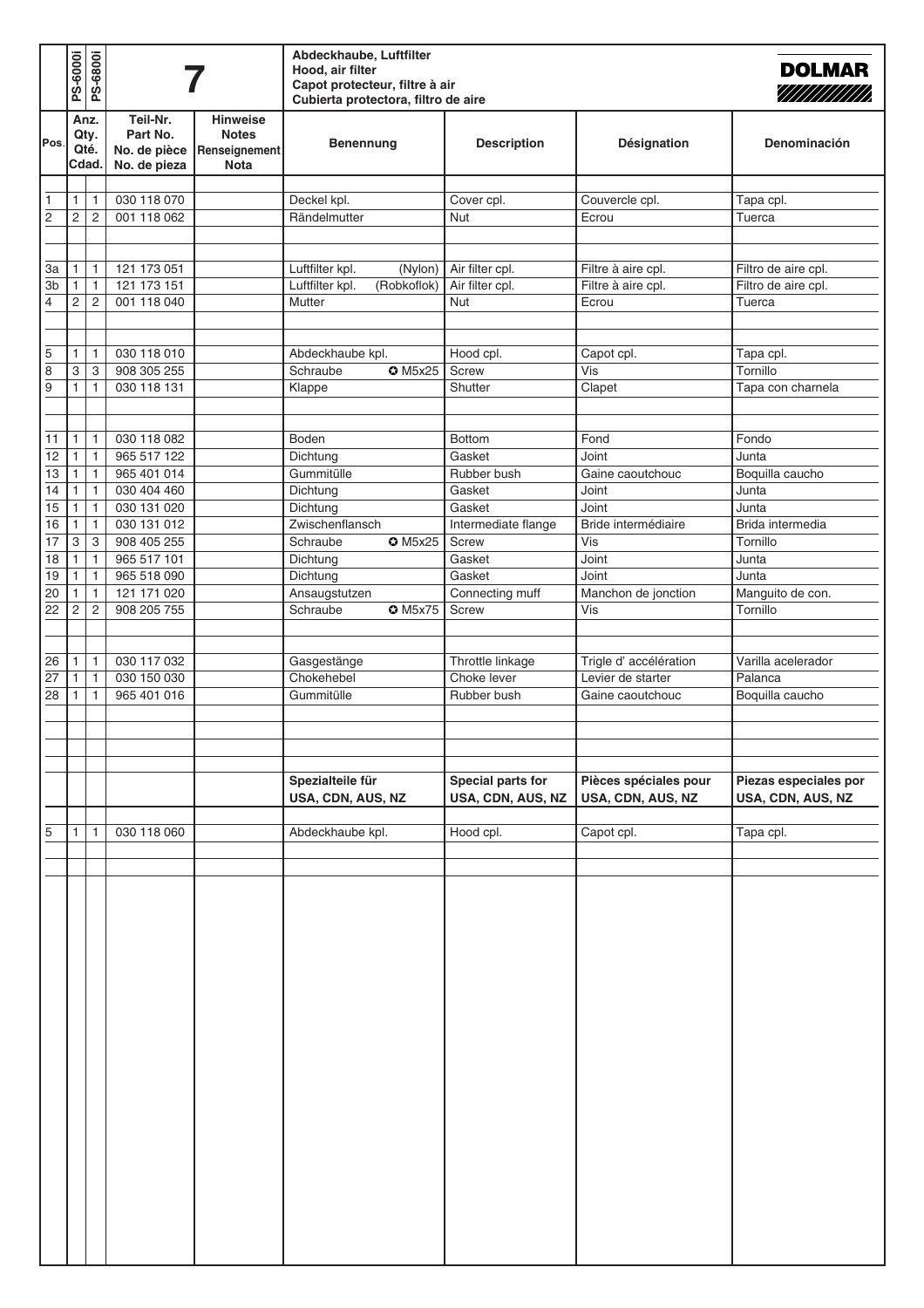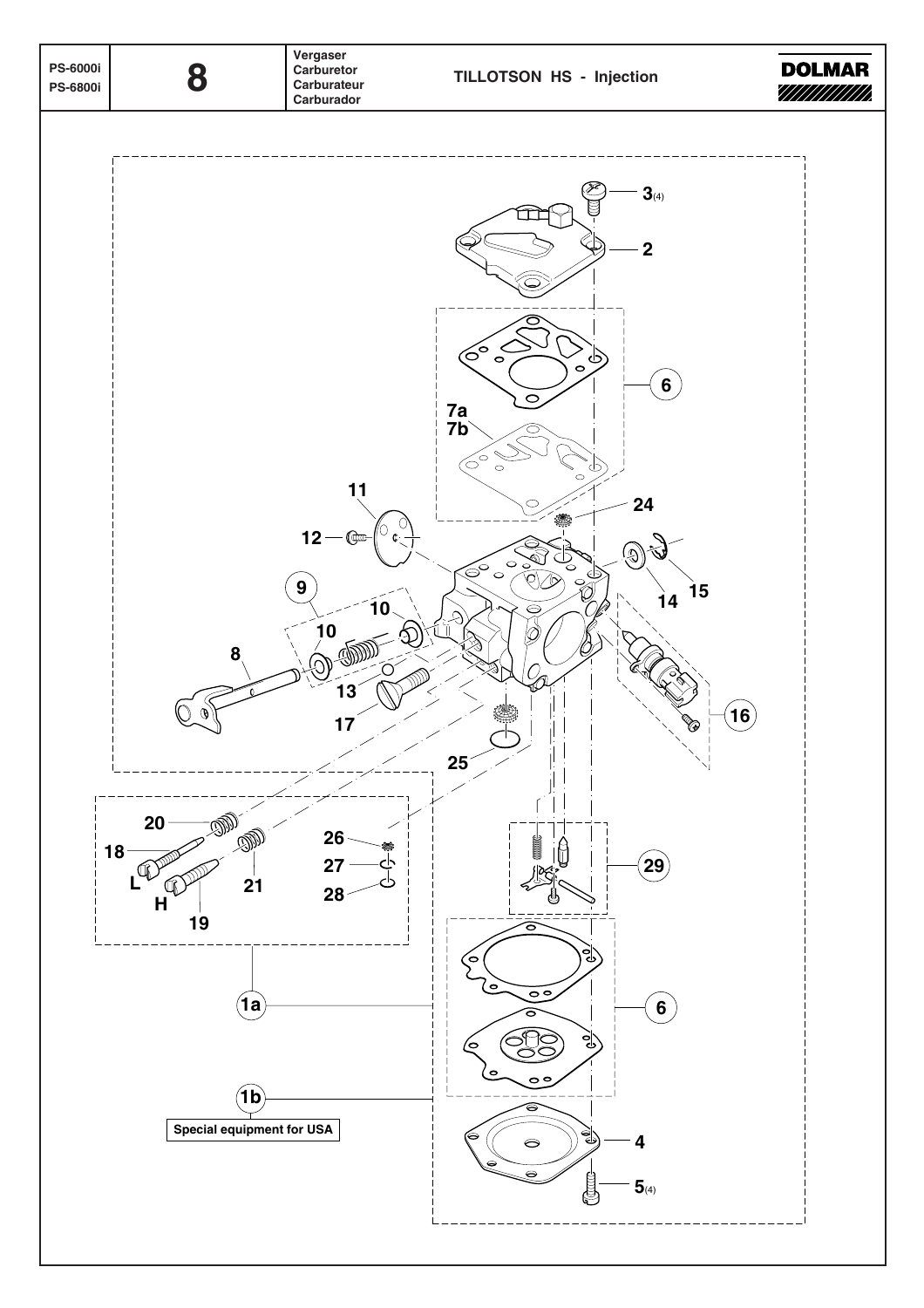|                 | PS-6000i                     | PS-6800i          |                                                      |                                                                 | Vergaser<br><b>Carburetor</b><br><b>Carburateur</b><br><b>Carburador</b> | <b>TILLOTSON HS - Injection</b>        |                                     | <b>DOLMAR</b><br>/////////////      |
|-----------------|------------------------------|-------------------|------------------------------------------------------|-----------------------------------------------------------------|--------------------------------------------------------------------------|----------------------------------------|-------------------------------------|-------------------------------------|
| Pos.            | Anz.<br>Qty.<br>Qté.<br>Cdad |                   | Teil-Nr.<br>Part No.<br>No. de pièce<br>No. de pieza | <b>Hinweise</b><br><b>Notes</b><br>Renseignement<br><b>Nota</b> | <b>Benennung</b>                                                         | <b>Description</b>                     | Désignation                         | Denominación                        |
| 1a              | 1                            | 1                 | 030 150 151                                          |                                                                 | <b>HS-236 E</b><br>Vergaser kpl.                                         | Carburetor cpl.                        | Carburateur cpl.                    | Carburador cpl.                     |
| $\frac{2}{3}$   | 1<br>4                       | 1<br>4            | 030 150 160<br>113 150 170                           |                                                                 | Pumpendeckel kpl.<br>Schraube                                            | Pump cover cpl.<br>Screw               | Couvercle de pompe cpl.<br>Vis      | Tapa de bomba cpl.<br>Tornillo      |
| $\overline{4}$  | 1                            | 1                 | 113 150 120                                          |                                                                 | Membrandeckel                                                            | Diaphragm cover                        | Couvercle de membrane               | Tapa de membrana                    |
| $\overline{5}$  | 4                            | 4                 | 001 150 520                                          |                                                                 | Schraube                                                                 | Screw                                  | Vis                                 | Tornillo                            |
| $\overline{6}$  | 1                            | 1                 | 957 150 100                                          | SI 10/96                                                        | Membransatz Till. HS Gummi                                               | Set diaphragm / gaskets                | Jeu de membranes / joints           | Juego membranas / juntas            |
| 7a              | 1                            | $\mathbf{1}$      | 113 150 150                                          | SI 10/96                                                        | Pumpenmembrane, Gummi                                                    | Pump diaphragm, rubber                 | Membr. de pompe, caoutch            | Membr. d. la bomba, caucho          |
| 7b              | $=$                          | $\qquad \qquad =$ | 001 150 151                                          |                                                                 | Pumpenmembrane, Mylar                                                    | Pump diaphragm, mylar                  | Membr. de pompe, mylar              | Membr. d. la bomba, mylar           |
| 8               | 1                            | 1                 | 133 150 300                                          |                                                                 | Drosselklappenwelle                                                      | Throttle shaft                         | Axe clapet d'étranglem.             | Eje válvula regulador               |
| $\overline{9}$  | 1                            | 1                 | 957 150 110<br>144 151 315                           |                                                                 | Drehfeder kpl.<br><b>Buchse</b>                                          | Spring cpl.<br><b>Bushing</b>          | Ressort cpl.<br>Douille             | Muelle cpl.<br>Casquillo            |
| 10<br>11        | $\sqrt{2}$<br>1              | $\sqrt{2}$<br>1   | 001 150 320                                          |                                                                 | Drosselklappe                                                            | Throttle shutter                       | Clapet d'étranglement               | Válvula reguladora                  |
| 12              | 1                            | 1                 | 001 150 370                                          | $\Rightarrow$                                                   | Schraube                                                                 | <b>Screw</b>                           | Vis                                 | Tornillo                            |
| 12              | 1                            | 1                 | 001 150 650                                          | $\leq$                                                          | Schraube                                                                 | Screw                                  | Vis                                 | Tornillo                            |
| $\overline{13}$ | 1                            | 1                 | 001 150 510                                          |                                                                 | Arretierkugel                                                            | <b>Friction ball</b>                   | Bille de arrêt                      | <b>Bola</b>                         |
| 14              | 1                            | $\mathbf{1}$      | 122 151 400                                          |                                                                 | Scheibe                                                                  | <b>Disc</b>                            | <b>Disque</b>                       | <b>Disco</b>                        |
| 15              | 1                            | $\mathbf{1}$      | 100 150 350                                          |                                                                 | Sicherungsscheibe                                                        | Safety washer                          | Rondelle sécurité                   | Arandela seguridad                  |
| 16              | 1                            | 1                 | 030 150 141                                          |                                                                 | Injectionsventil kpl.                                                    | Injection valve cpl.                   | Soupape d'injection                 | Válvula para inyecciones            |
|                 |                              |                   |                                                      |                                                                 |                                                                          |                                        |                                     |                                     |
| 17              | 1                            | 1                 | 001 150 570                                          | $\Rightarrow$                                                   | Leerlauf-Anschlagschr. (S)                                               | Idle stop screw                        | Vis de butée de ralenti             | Tornillo de tope                    |
| $\overline{17}$ | 1                            | 1                 | 001 150 270                                          | $\leq$                                                          | Leerlauf-Anschlagschr. (S)                                               | Idle stop screw                        | Vis de butée de ralenti             | Tornillo de tope                    |
| 18              | 1                            | 1                 | 122 151 470                                          |                                                                 | Leerlauf-Stellschraube (L)                                               | Idle adjustment screw                  | Vis de régl. de ralenti             | Tornillo regulador                  |
| 19              | 1                            | $\mathbf{1}$      | 122 151 510                                          |                                                                 | Vollgas-Stellschraube<br>(H)                                             | Main adjustm. screw                    | Vis de régl. plein gaz              | Tornillo regulador                  |
| $\overline{20}$ | 1                            | 1                 | 144 151 480                                          |                                                                 | Feder<br>(L)                                                             | Spring                                 | Ressort                             | Muelle                              |
| $\overline{21}$ | 1                            | 1                 | 101 150 480                                          |                                                                 | Feder<br>(H)                                                             | Spring                                 | Ressort                             | Muelle                              |
| 24              | 1                            | 1                 | 020 150 180                                          |                                                                 | Sieb                                                                     | Screen                                 | Tamis                               | Tamiz                               |
| $\overline{25}$ | $\mathbf{1}$                 | 1                 | 113 150 040                                          |                                                                 | Verschlußscheibe                                                         | Cover disc                             | Disque de fermeture                 | Disco de sierre                     |
| $\overline{26}$ | $\mathbf{1}$                 | $\mathbf{1}$      | 107 150 230                                          |                                                                 | Sieb                                                                     | Screen                                 | Tamis                               | Tamiz                               |
| $\overline{27}$ | $\mathbf{1}$                 | 1                 | 107 150 240                                          |                                                                 | Federring                                                                | Spring ring                            | Bague à ressort                     | Anillo elást.                       |
| 28              | 1                            | 1                 | 113 150 030                                          |                                                                 | Verschlußscheibe                                                         | Cover disc                             | Disque de fermeture                 | Disco de sierre                     |
| $\overline{29}$ | 1                            | $\mathbf{1}$      | 957 150 070                                          |                                                                 | Satz Steuerteile                                                         | Set of control parts                   | Jeu de pièces de comm.              | Juego piezas de mando               |
|                 |                              |                   |                                                      |                                                                 |                                                                          |                                        |                                     |                                     |
|                 |                              |                   |                                                      |                                                                 | Spezialteile für<br><b>USA</b>                                           | <b>Special parts for</b><br><b>USA</b> | Pièces spéciales pour<br><b>USA</b> | Piezas especiales por<br><b>USA</b> |
| 1 <sub>b</sub>  | $\mathbf{1}$                 |                   | 030 150 170                                          |                                                                 | Vergaser kpl.<br><b>HS-286 A</b>                                         | Carburetor cpl.                        | Carburateur cpl.                    | Carburador cpl.                     |
| 29              | 1                            |                   | 957 150 120                                          |                                                                 | Satz Steuerteile                                                         | Set of control parts                   | Jeu de pièces de comm.              | Juego piezas de mando               |
|                 |                              |                   |                                                      |                                                                 |                                                                          |                                        |                                     |                                     |
|                 |                              |                   |                                                      |                                                                 |                                                                          |                                        |                                     |                                     |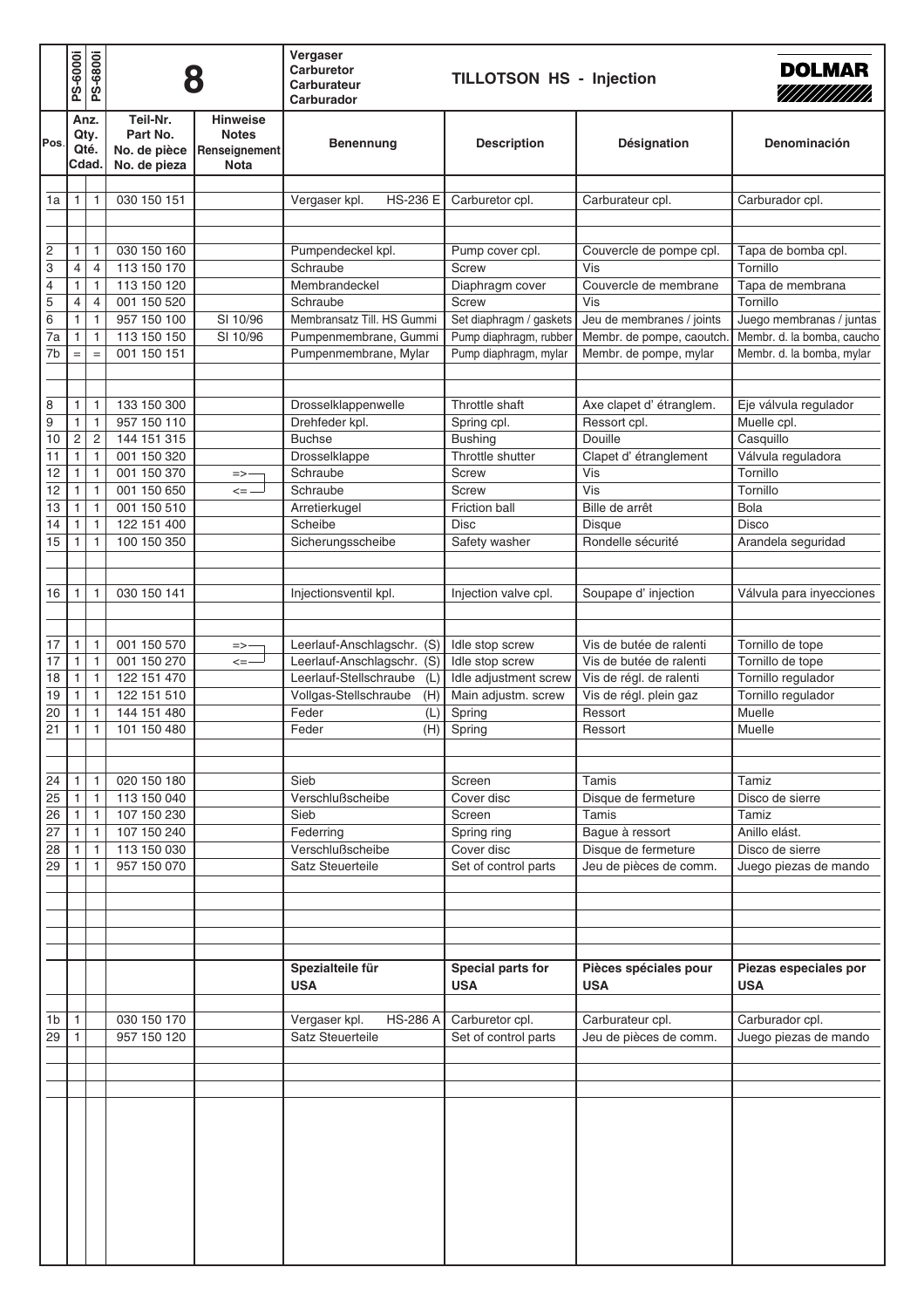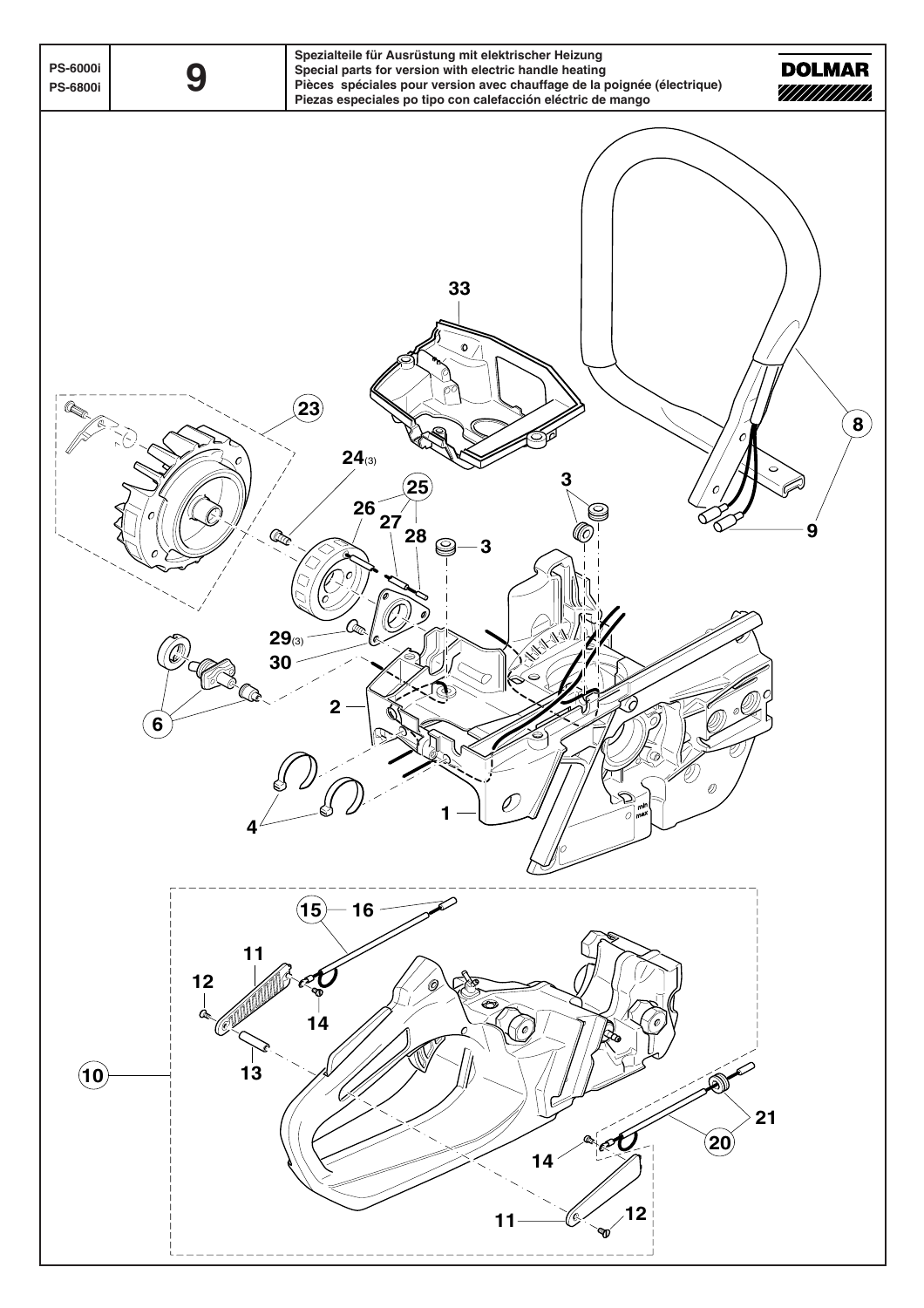|                     | PS-6000i                                                                                                                                                                     | PS-6800i                         | Spezialteile für Ausrüstung mit elektrischer Heizung<br>Special parts for version with electric handle heating<br>Pièces spéciales pour version avec chauffage de la poignée (électrique)<br>Piezas especiales po tipo con calefacción eléctric de mango |             |                                      |                                          | <b>DOLMAR</b><br>////////////          |                                                    |
|---------------------|------------------------------------------------------------------------------------------------------------------------------------------------------------------------------|----------------------------------|----------------------------------------------------------------------------------------------------------------------------------------------------------------------------------------------------------------------------------------------------------|-------------|--------------------------------------|------------------------------------------|----------------------------------------|----------------------------------------------------|
| lPos.               | Teil-Nr.<br>Anz.<br><b>Hinweise</b><br>Qty.<br>Part No.<br><b>Notes</b><br><b>Benennung</b><br>No. de pièce<br>Renseignement<br>Qté.<br>Cdad.<br>No. de pieza<br><b>Nota</b> |                                  | <b>Description</b>                                                                                                                                                                                                                                       | Désignation | Denominación                         |                                          |                                        |                                                    |
|                     |                                                                                                                                                                              |                                  | 030 111 570                                                                                                                                                                                                                                              |             |                                      |                                          |                                        |                                                    |
| 1                   | 1<br>1                                                                                                                                                                       | $\mathbf{1}$<br>$\mathbf{1}$     | 030 111 581                                                                                                                                                                                                                                              |             | Kurbelgehäuse KS<br>Kurbelgehäuse MS | Crankcase cl.side<br>Crankcase mag. side | Carter-coté embr.<br>Carter-coté magn. | Cárter cig., lado embr.<br>Cárter cig,. lado magn. |
| $\frac{2}{3}$       | 3                                                                                                                                                                            | $\ensuremath{\mathsf{3}}$        | 965 401 011                                                                                                                                                                                                                                              |             | Gummitülle                           | Rubber bush                              | Passe-fil                              | Boquilla de caucho                                 |
| $\overline{4}$      | $\overline{c}$                                                                                                                                                               | $\overline{c}$                   | 980 600 100                                                                                                                                                                                                                                              |             | Flachbinder                          | Cable straps                             | Attache câble                          | Fijador de cable                                   |
| 6                   | 1                                                                                                                                                                            | $\mathbf{1}$                     | 957 605 112                                                                                                                                                                                                                                              |             | Schalter kpl.                        | Switch cpl.                              | Interrupteur cpl.                      | Interruptor                                        |
|                     |                                                                                                                                                                              |                                  |                                                                                                                                                                                                                                                          |             |                                      |                                          |                                        |                                                    |
|                     |                                                                                                                                                                              |                                  |                                                                                                                                                                                                                                                          |             |                                      |                                          |                                        |                                                    |
| 8<br>$\overline{9}$ | 1                                                                                                                                                                            | 1                                | 030 310 141                                                                                                                                                                                                                                              |             | Bügelgriff kpl.                      | Tubular handle cpl.                      | Poignée tubulaire cpl.                 | Mango tubular cpl.                                 |
|                     | 2                                                                                                                                                                            | $\overline{2}$                   | 965 605 250                                                                                                                                                                                                                                              |             | Rundsteckhülse                       | Circular socket                          | Connecteur rond femelle                | Enchufe                                            |
|                     |                                                                                                                                                                              |                                  |                                                                                                                                                                                                                                                          |             |                                      |                                          |                                        |                                                    |
| 10                  | $\mathbf{1}$                                                                                                                                                                 | $\mathbf{1}$                     | 030 114 572                                                                                                                                                                                                                                              |             | Tank kpl.                            | Tank assy.                               | Réservoir cpl.                         | Depósito cpl.                                      |
| 11                  | $\overline{c}$                                                                                                                                                               | $\overline{c}$<br>$\overline{c}$ | 112 114 060<br>901 203 062                                                                                                                                                                                                                               |             | Griffschale kpl.<br>Senkschraube     | Grip cover assy.<br>Screw                | Capot poignée cpl.<br>Vis              | Chapa mango cpl.<br>Tornillo                       |
| 12                  | $\overline{c}$                                                                                                                                                               |                                  |                                                                                                                                                                                                                                                          |             | M3x6<br>Gewindebuchse                |                                          |                                        |                                                    |
| 13                  | 1                                                                                                                                                                            | $\mathbf{1}$                     | 114 117 100<br>915 129 040                                                                                                                                                                                                                               |             | ΜЗ<br>2,9x4,5                        | Threaded bush<br>Screw                   | Douille filetée<br>Vis                 | Casquillo roscado<br>Tornillo                      |
| 14                  | $\overline{c}$<br>$\mathbf{1}$                                                                                                                                               | $\sqrt{2}$<br>$\mathbf{1}$       | 970 311 131                                                                                                                                                                                                                                              |             | Schraube                             |                                          |                                        |                                                    |
| 15                  |                                                                                                                                                                              |                                  |                                                                                                                                                                                                                                                          |             | Verbindungskabel kpl.                | Connecting cable, cpl.                   | Câble de raccordem. cpl.               | Cable de conexion, cpl.                            |
| 16<br>20            | 1<br>1                                                                                                                                                                       | $\mathbf{1}$<br>$\mathbf{1}$     | 965 605 240<br>970 311 160                                                                                                                                                                                                                               |             | Rundstecker                          | Circular connector                       | Connecteur rond, mâle                  | Conexion por enchufe                               |
|                     |                                                                                                                                                                              |                                  |                                                                                                                                                                                                                                                          |             | Verbindungskabel kpl.                | Connecting cable, cpl                    | Câble de raccordem., cpl.              | Cable de conexion, cpl.                            |
| 21                  | 1                                                                                                                                                                            | $\mathbf{1}$                     | 965 401 014                                                                                                                                                                                                                                              |             | Gummitülle                           | Rubber bush                              | Passe-fil                              | Boquilla de caucho                                 |
| 23                  | $\mathbf{1}$                                                                                                                                                                 | $\mathbf{1}$                     | 030 148 590                                                                                                                                                                                                                                              |             | Polrad kpl.                          | Flywheel cpl.                            | Roue polaire cpl.                      | Volante encend. cpl.                               |
| 24                  | 3                                                                                                                                                                            | 3                                | 901 504 122                                                                                                                                                                                                                                              |             | M4x12<br>Schraube                    | Screw                                    | Vis                                    | Tornillo                                           |
| $\overline{25}$     | 1                                                                                                                                                                            | $\mathbf{1}$                     | 030 148 571                                                                                                                                                                                                                                              |             | Generatoranker kpl.                  | Generator coil cpl.                      | Bobine génératrice cpl.                | Bobina gener. cpl.                                 |
| 26                  | $\mathbf{1}$                                                                                                                                                                 | $\mathbf{1}$                     | 114 148 160                                                                                                                                                                                                                                              |             | Generatoranker                       | Generator coil                           | Bobine génératrice                     | Bobina gener.                                      |
| 27                  |                                                                                                                                                                              | $m^*$                            | 970 502 050                                                                                                                                                                                                                                              |             | Isolierschlauch<br>517 mm            | Insulating hose                          | Gaine isolante                         | Mango aislante                                     |
| 28                  | $\mathbf{1}$                                                                                                                                                                 | 1                                | 965 605 240                                                                                                                                                                                                                                              |             | Rundstecker                          | Circular connector                       | Connecteur rond, mâle                  | Conexion por enchufe                               |
| 29                  | 3                                                                                                                                                                            | 3                                | 901 204 082                                                                                                                                                                                                                                              |             | Schraube (einkleben) M4x8            | Screw (use glue)                         | Vis (à coller)                         | Tornillo (a colar)                                 |
| 30                  | $\mathbf{1}$                                                                                                                                                                 | $\mathbf{1}$                     | 114 148 180                                                                                                                                                                                                                                              |             | Generatorträger                      | Intermed. plate                          | Plateau intermed.                      | Plaque intermedia                                  |
|                     |                                                                                                                                                                              |                                  |                                                                                                                                                                                                                                                          |             |                                      |                                          |                                        |                                                    |
| 33                  |                                                                                                                                                                              | $\mathbf{1}$                     | 030 118 170                                                                                                                                                                                                                                              |             | <b>Boden</b>                         | <b>Bottom</b>                            | Fond                                   | Fondo                                              |
|                     | $\mathbf{1}$                                                                                                                                                                 |                                  |                                                                                                                                                                                                                                                          |             |                                      |                                          |                                        |                                                    |
|                     |                                                                                                                                                                              |                                  |                                                                                                                                                                                                                                                          |             |                                      |                                          |                                        |                                                    |
|                     |                                                                                                                                                                              |                                  |                                                                                                                                                                                                                                                          |             |                                      |                                          |                                        |                                                    |
|                     |                                                                                                                                                                              |                                  |                                                                                                                                                                                                                                                          |             |                                      |                                          |                                        |                                                    |
|                     |                                                                                                                                                                              |                                  |                                                                                                                                                                                                                                                          |             |                                      |                                          |                                        |                                                    |
|                     |                                                                                                                                                                              |                                  |                                                                                                                                                                                                                                                          |             |                                      |                                          |                                        |                                                    |
|                     |                                                                                                                                                                              |                                  |                                                                                                                                                                                                                                                          |             |                                      |                                          |                                        |                                                    |
|                     |                                                                                                                                                                              |                                  |                                                                                                                                                                                                                                                          |             |                                      |                                          |                                        |                                                    |
|                     |                                                                                                                                                                              |                                  |                                                                                                                                                                                                                                                          |             |                                      |                                          |                                        |                                                    |
|                     |                                                                                                                                                                              |                                  |                                                                                                                                                                                                                                                          |             |                                      |                                          |                                        |                                                    |
|                     |                                                                                                                                                                              |                                  |                                                                                                                                                                                                                                                          |             |                                      |                                          |                                        |                                                    |
|                     |                                                                                                                                                                              |                                  |                                                                                                                                                                                                                                                          |             |                                      |                                          |                                        |                                                    |
|                     |                                                                                                                                                                              |                                  |                                                                                                                                                                                                                                                          |             |                                      |                                          |                                        |                                                    |
|                     |                                                                                                                                                                              |                                  |                                                                                                                                                                                                                                                          |             |                                      |                                          |                                        |                                                    |
|                     |                                                                                                                                                                              |                                  |                                                                                                                                                                                                                                                          |             |                                      |                                          |                                        |                                                    |
|                     |                                                                                                                                                                              |                                  |                                                                                                                                                                                                                                                          |             |                                      |                                          |                                        |                                                    |
|                     |                                                                                                                                                                              |                                  |                                                                                                                                                                                                                                                          |             |                                      |                                          |                                        |                                                    |
|                     |                                                                                                                                                                              |                                  |                                                                                                                                                                                                                                                          |             |                                      |                                          |                                        |                                                    |
|                     |                                                                                                                                                                              |                                  |                                                                                                                                                                                                                                                          |             |                                      |                                          |                                        |                                                    |
|                     |                                                                                                                                                                              |                                  |                                                                                                                                                                                                                                                          |             |                                      |                                          |                                        |                                                    |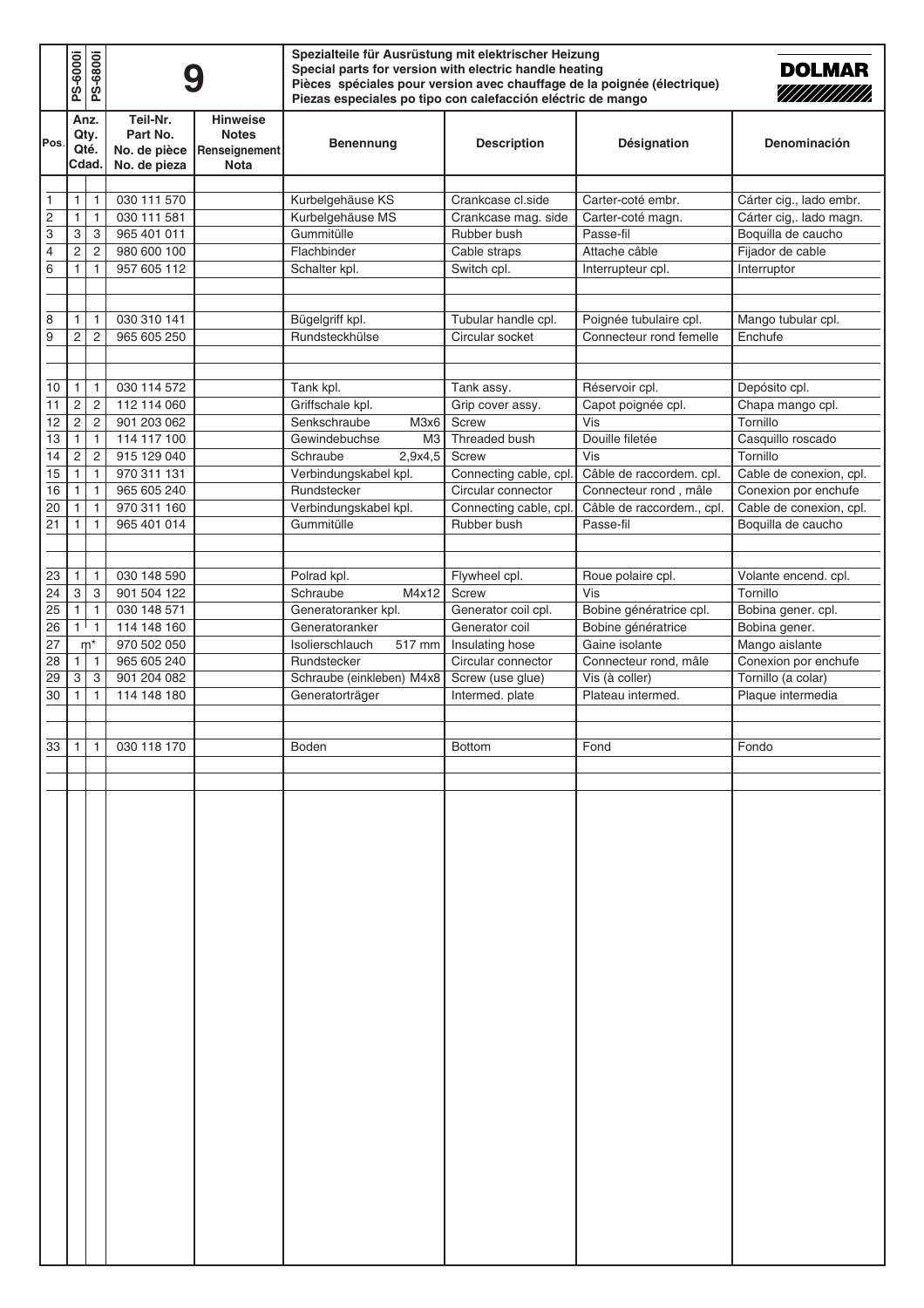**PS-6000i PS-6800i**

**10**

## **Sägeschienen, Sägeketten, Werkzeug, Zubehör Guide bars, saw chains, tools and accessories Rail-guides et chaînes, outils et accessoires Rieles guía, cadenas sierra, herramientas, accesorios**

| <b>DOLMAR</b> |
|---------------|
| ////////////  |

| Length                             | Pitch | Gauge | <b>GUIDE BAR</b><br>part no. | <b>SAW CHAIN</b><br>part no.   | teeth | <b>REPLACEMENT NOSE SPROCKET</b>                                                                             | part no. (pos. 6a) part no. (pos. 6b) |
|------------------------------------|-------|-------|------------------------------|--------------------------------|-------|--------------------------------------------------------------------------------------------------------------|---------------------------------------|
|                                    |       |       |                              |                                |       | Guide bar and saw chain combinations meeting kickback requirements of ANSI B 175.1 for the use in the USA    |                                       |
|                                    |       |       |                              |                                |       |                                                                                                              |                                       |
| Models DOLMAR PS-6000i, PS-6800i - |       |       |                              | chain sprocket: 3/8" / 7 teeth |       |                                                                                                              |                                       |
| $16" / 40$ cm                      | 3/8"  | .050" | 411 908 660                  | 523 102 059                    | 11    | $\blacksquare$                                                                                               | 415 038 730                           |
| $18" / 45$ cm                      | 3/8"  | .050" | 411 909 660                  | 523 102 064                    | 11    | $\blacksquare$                                                                                               | 415 038 730                           |
| $21" / 53$ cm                      | 3/8"  | .050" | 411 910 660                  | 523 102 072                    | 11    | $\blacksquare$                                                                                               | 415 038 730                           |
|                                    |       |       |                              |                                |       |                                                                                                              |                                       |
|                                    |       |       |                              |                                |       | Guide bar and saw chain combinations meeting kickback requirements of CSA Z62.3 for the use in <b>CANADA</b> |                                       |
|                                    |       |       |                              |                                |       |                                                                                                              |                                       |
| Models DOLMAR PS-6000i, PS-6800i - |       |       |                              | chain sprocket: 3/8" / 7 teeth |       |                                                                                                              |                                       |
| 15" / 38 cm                        | 3/8"  | .058" | 411 907 650                  | 522 094 056                    | 11    | 412 308 700                                                                                                  | 415 038 720                           |
| $18" / 45$ cm                      | 3/8"  | .058" | 411 909 650                  | 522 094 064                    | 11    | 412 308 700                                                                                                  | 415 038 720                           |
|                                    |       |       |                              |                                |       |                                                                                                              |                                       |

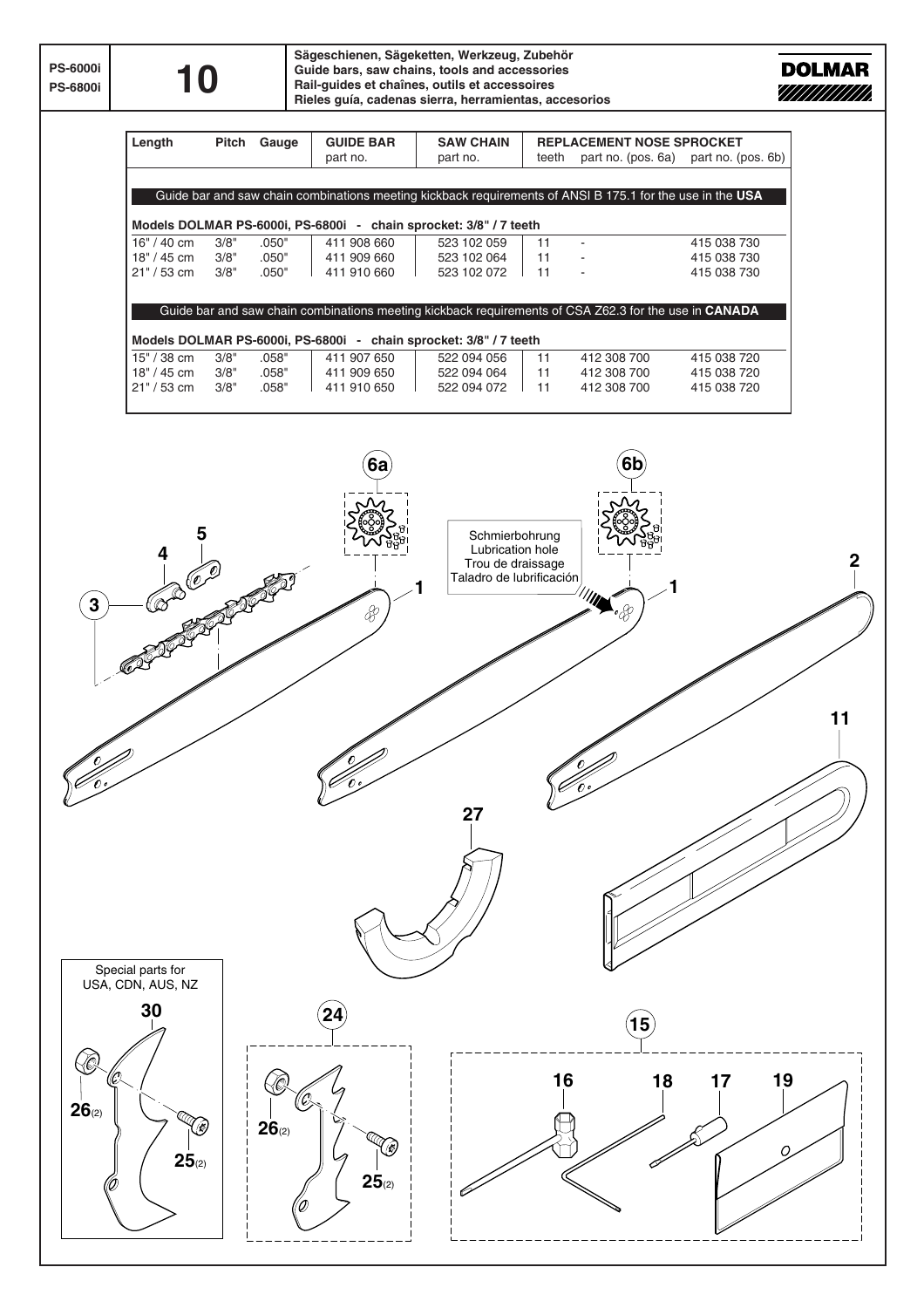|                                  | PS-6000i              | PS-6800i          |                                                      | IO)                                                             | Sägeschienen, Sägeketten, Werkzeug, Zubehör<br>Guide bars, saw chains, tools and accessories<br>Rail-guides et chaînes, outils et accessoires<br>Rieles guía, cadenas sierra, herramientas, accesorios | <b>DOLMAR</b><br>/////////////               |                                            |                                            |
|----------------------------------|-----------------------|-------------------|------------------------------------------------------|-----------------------------------------------------------------|--------------------------------------------------------------------------------------------------------------------------------------------------------------------------------------------------------|----------------------------------------------|--------------------------------------------|--------------------------------------------|
| Pos.                             | Anz.<br>Qté.<br>Cdad. | Qty.              | Teil-Nr.<br>Part No.<br>No. de pièce<br>No. de pieza | <b>Hinweise</b><br><b>Notes</b><br>Renseignement<br><b>Nota</b> | <b>Benennung</b>                                                                                                                                                                                       | <b>Description</b>                           | Désignation                                | Denominación                               |
|                                  |                       |                   |                                                      |                                                                 | Sternschiene 3/8"                                                                                                                                                                                      | Sprocket nose bar 3/8"                       | Guide à êtoile 3/8"                        | Barra guía 3/8"                            |
| 1                                | $\mathbf{1}$          | 1                 | 411 907 650                                          |                                                                 | Sternschiene<br>38 cm                                                                                                                                                                                  | Sprocket nose bar 15'                        | Guide à êtoile                             | Barra guía                                 |
| 1                                | $\mathbf{1}$          | 1                 | 411 909 650                                          |                                                                 | Sternschiene<br>45 cm                                                                                                                                                                                  | Sprocket nose bar 18'                        | Guide à êtoile                             | Barra guía                                 |
| $\mathbf{1}$                     | 1                     | 1                 | 411 910 650                                          |                                                                 | Sternschiene<br>53 cm                                                                                                                                                                                  | Sprocket nose bar 21'                        | Guide à êtoile                             | Barra guía                                 |
|                                  |                       |                   |                                                      |                                                                 |                                                                                                                                                                                                        |                                              |                                            |                                            |
|                                  | 1                     | 1                 | 411 907 400                                          |                                                                 | Panzerschiene 3/8"<br>Panzerschiene<br>38 cm                                                                                                                                                           | Solid nose bar 3/8"<br>Solid nose bar<br>15" | Guide blindé 3/8"<br>Guide blindé          | Guía blindada 3/8"<br>Guía blindada        |
| $\frac{2}{2}$                    | $\mathbf{1}$          | 1                 | 411 909 400                                          |                                                                 | Panzerschiene<br>45 cm                                                                                                                                                                                 | Solid nose bar<br>18"                        | Guide blindé                               | Guía blindada                              |
| $\overline{2}$                   | 1                     | 1                 | 411 910 400                                          |                                                                 | Panzerschiene<br>53 cm                                                                                                                                                                                 | Solid nose bar<br>21'                        | Guide blindé                               | Guía blindada                              |
| $\overline{2}$                   | 1                     | 1                 | 411 912 400                                          |                                                                 | Panzerschiene<br>60 cm                                                                                                                                                                                 | Solid nose bar<br>24"                        | Guide blindé                               | Guía blindada                              |
|                                  |                       |                   |                                                      |                                                                 |                                                                                                                                                                                                        |                                              |                                            |                                            |
|                                  |                       |                   |                                                      |                                                                 | Sägekette 528 099 / 3/8"                                                                                                                                                                               | Saw chain 528 099 / 3/8                      | Chaîne 528 099 / 3/8"                      | Cadena 528 099 / 3/8"                      |
| 3                                | 1                     | 1                 | 528 099 056                                          |                                                                 | Sägekette<br>38 cm                                                                                                                                                                                     | Saw chain<br>15"                             | Chaîne                                     | Cadena                                     |
| 3                                | 1                     | 1                 | 528 099 064                                          |                                                                 | Sägekette<br>45 cm                                                                                                                                                                                     | 18"<br>Saw chain                             | Chaîne                                     | Cadena                                     |
| $\overline{3}$                   | 1                     | 1                 | 528 099 072                                          |                                                                 | Sägekette<br>53 cm                                                                                                                                                                                     | Saw chain<br>21"                             | Chaîne                                     | Cadena                                     |
| $\overline{3}$<br>$\overline{4}$ | 1                     | 1                 | 528 099 080                                          |                                                                 | Sägekette<br>60 cm<br>Außenlasche mit Niet                                                                                                                                                             | 24"<br>Saw chain                             | Chaîne                                     | Cadena                                     |
| $\overline{5}$                   |                       |                   | 558 093 010<br>558 093 000                           |                                                                 | Außenlasche                                                                                                                                                                                            | Tie strap with rivets<br>Tie strap           | Eclisse avec rivets<br>Eclisse exterieure  | Tira ext. c. remaches<br>Eslabon exterior  |
|                                  |                       |                   |                                                      |                                                                 |                                                                                                                                                                                                        |                                              |                                            |                                            |
|                                  |                       |                   |                                                      |                                                                 |                                                                                                                                                                                                        |                                              |                                            |                                            |
| 6a                               | 1                     | 1                 | 412 308 700                                          |                                                                 | Umlenkstern<br>3/8"                                                                                                                                                                                    | Sprocket nose                                | Etoile                                     | Estrella                                   |
| 6b                               | 1                     | 1                 | 415 038 720                                          |                                                                 | Umlenkstern<br>3/8"                                                                                                                                                                                    | Sprocket nose                                | Etoile                                     | Estrella                                   |
| 11                               | $\mathbf{1}$          | 1                 | 952 100 143                                          |                                                                 | Sägekettenschutz 38-45cm                                                                                                                                                                               | Chain prot. cover 15"-18"                    | Enveloppe protectrice                      | Estuche protector                          |
| 11                               | $\mathbf{1}$          | 1                 | 952 100 153                                          |                                                                 | Sägekettenschutz<br>53 cm                                                                                                                                                                              | Chain prot. cover 21"                        | Enveloppe protectrice                      | Estuche protector                          |
| 11                               | $\mathbf{1}$          | 1                 | 952 100 171                                          |                                                                 | Sägekettenschutz<br>60 cm                                                                                                                                                                              | Chain prot. cover<br>24'                     | Enveloppe protectrice                      | Estuche protector                          |
|                                  |                       |                   |                                                      |                                                                 |                                                                                                                                                                                                        |                                              |                                            |                                            |
| 15<br>16                         | 1<br>$\mathbf{1}$     | 1<br>$\mathbf{1}$ | 957 004 002                                          |                                                                 | Werkzeug kpl.<br>Kombischlüssel SW 19/13                                                                                                                                                               | Tool cpl.<br>Universal wrench                | Outils cpl.<br>Clé combineé                | Herramientas cpl.<br>Llave de bujía        |
| 17                               | $\mathbf{1}$          | 1                 | 941 719 131<br>944 340 001                           |                                                                 | Schraubendreher                                                                                                                                                                                        | Screw driver                                 | Tournevis                                  | Destornillador                             |
| 18                               | $\mathbf{1}$          | 1                 | 940 827 000                                          |                                                                 | Winkelschaubendreher<br>O                                                                                                                                                                              | Angled screw driver                          | Clé angle                                  | Llave angular                              |
| 19                               | $\mathbf{1}$          | 1                 | 950 004 001                                          |                                                                 | Werkzeugtasche                                                                                                                                                                                         | Plastic bag                                  | Pochette en plastique                      | Cartera herramientas                       |
|                                  |                       |                   |                                                      |                                                                 |                                                                                                                                                                                                        |                                              |                                            |                                            |
|                                  |                       |                   |                                                      |                                                                 |                                                                                                                                                                                                        |                                              |                                            |                                            |
|                                  |                       |                   |                                                      |                                                                 |                                                                                                                                                                                                        |                                              |                                            |                                            |
|                                  |                       |                   |                                                      |                                                                 | Zubehör                                                                                                                                                                                                | <b>Accessories</b>                           | <b>Accessoires</b>                         | <b>Accesorios</b>                          |
|                                  |                       |                   |                                                      |                                                                 | (nicht im Lieferumfang)                                                                                                                                                                                | (not incl. in delivery)                      | (non incl. dans la livraison)              | (no incluidos en entrega)                  |
| 24                               | 1                     | 1                 | 957 250 050                                          |                                                                 | Zackenleiste kpl. (außen)                                                                                                                                                                              | Spike bar cpl. (outside)                     | Barre denteé (à l'exterieur)               | Barra dentada cpl. (ext.)                  |
| 25                               | $\sqrt{2}$            | 2                 | 908 006 145                                          |                                                                 | Zyl.-Schraube<br>$Q$ M6x14                                                                                                                                                                             | Fillister head screw                         | Vis cylindrique                            | Tornillo cilíndrico                        |
| 26                               | $\sqrt{2}$            | 2                 | 920 406 000                                          |                                                                 | 6kt-Mutter<br>M6                                                                                                                                                                                       | Hexagonal nut                                | Ecrou hexagonal                            | Tuerca hexagonal                           |
| 27                               | 1                     |                   | 965 451 890                                          |                                                                 | Einsatz f. Ventilatorgehäuse                                                                                                                                                                           | Insert for fan housing                       | Piece d' ins. p. ventilation               | Pieza por la caja de vent.                 |
|                                  |                       |                   |                                                      |                                                                 |                                                                                                                                                                                                        |                                              |                                            |                                            |
|                                  |                       |                   |                                                      |                                                                 |                                                                                                                                                                                                        |                                              |                                            |                                            |
|                                  |                       |                   |                                                      |                                                                 | Spezialteile für<br>USA, CDN, AUS, NZ                                                                                                                                                                  | Special parts for<br>USA, CDN, AUS, NZ       | Pièces spéciales pour<br>USA, CDN, AUS, NZ | Piezas especiales por<br>USA, CDN, AUS, NZ |
|                                  |                       |                   |                                                      |                                                                 |                                                                                                                                                                                                        |                                              |                                            |                                            |
| 30                               | $=$                   |                   | 030 250 030                                          |                                                                 | Zackenleiste (außen)                                                                                                                                                                                   | Spike bar (outside)                          | Barre denteé (à l'exterieur)               | Barra dentada (ext.)                       |
|                                  |                       |                   |                                                      |                                                                 |                                                                                                                                                                                                        |                                              |                                            |                                            |